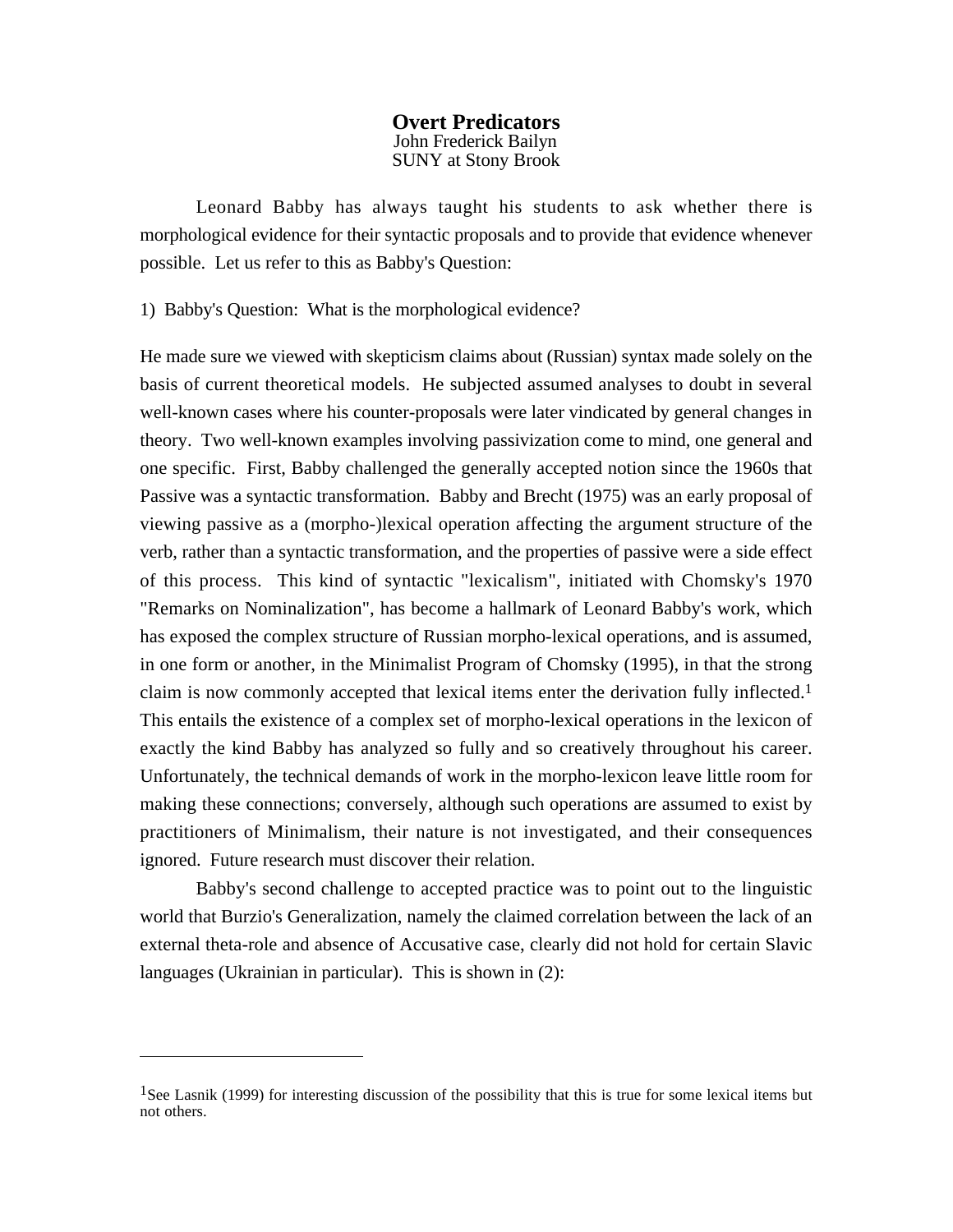2) Cerkvu bylo zbudovano church-Acc was built "The church was destroyed."

These issues turned out to be directly connected to another accepted principle challenged by Babby, namely the (original) Extended Projection Principle (EPP) which stated that some argument must always be syntactically externalized, assuring that all (English) sentences have overt subjects. The generally assumption was that the EPP was universal. Pro-drop languages, to whom a missing subject is the norm, should also allow "expletive drop", the argument runs, and *apparent* lack of subjects is allowed for without undermining the EPP. This fit nicely under Government and Binding Theory, with its uniform X'-theory, under which there always was a subject position (SpecIP) and with its range of available empty categories: PRO, *pro*, NP trace, and WH trace. It was easy to appeal to *pro* as fulfilling the EPP in pro-drop languages, and so impersonal sentences were also seen in this light. But Babby showed that the argument structure of the verb was directly involved in the derivation of impersonal sentences of various kinds, and in particular that verbs with similar surface possibilities were restricted in their transformational abilities in non-parallel ways. The classic examples involves *tošnit'* ('to sicken') and *korčit'* ('to cause to shake'), exemplified in (3):

- 3) a. Menja tošnit<br>me-Acc sickens me-Acc "I feel sick."
	- b. Menja korčit me-Acc shakes "I am shaking."

Despite their superficial similarity, (3a) has no available alternate, whereas (3b) does, as shown in (4a,b)

4) a. \*On tošnitsja<br>he-Nom sickens he-Nom "He feels sick." b. On korčitsja

he-Nom shakes "He is shaking."

On the basis of these and related facts, Babby (1989) argued against the universality of the EPP and for the possibility of true "subjectlessness" for verbs like *tošnit'*, a topic of some controversy, but much more possible since the demise of X'-theory and the advent of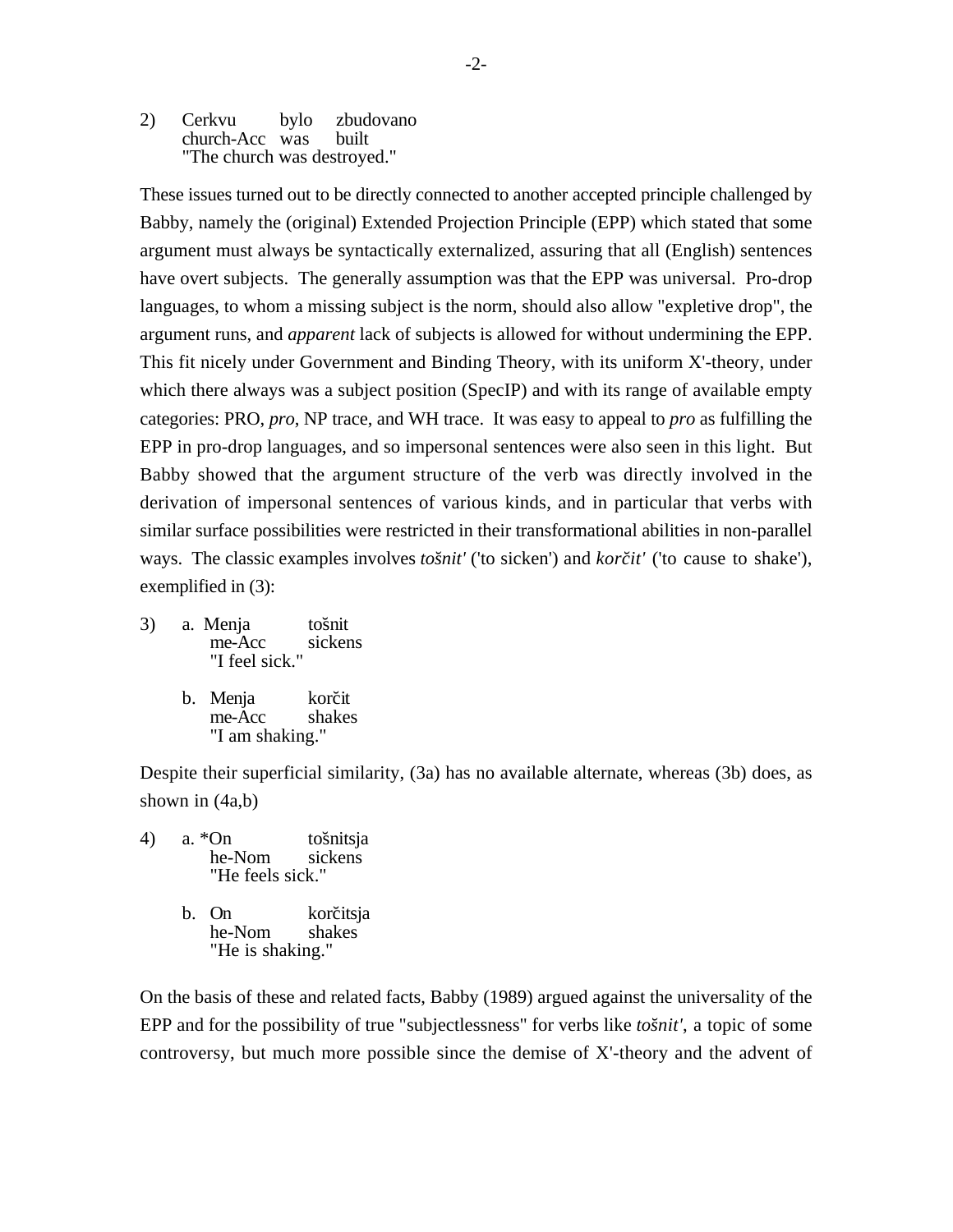checking theory (see Lavine 1998 for one such attempt).2 Babby was especially skeptical of the existence of the null-expletives claimed to fill the obligatory subject position in sentences like (3), primarily because they had no overt counterpart (although see Billings (1998) for a discussion of possible overt Slavic expletives). And these null-expletives anyway couldn't account for the difference between the (4a) and (4b).

This skepticism grew to cover all proposals of null-categories, especially functional categories, which were often made on the basis of non-Slavic data. Here too, there is more agreement now, under Minimalism, about the limited nature of the set of functional categories. In Chomsky (1995) and (1998), the only functional categories are CP, DP, TP and vP, primarily because these are the *interpretable* categories. (AgrP has no status under strong Minimalist assumptions.)

In this article, I apply Babby's Question about morphological realization to a proposal of Bowers (1993), namely that the traditional notion of Predication is instantiated by a(nother) functional Category PredP, whose Specifier hosts the external argument and whose complement is the predicate of that subject. Thus for Bowers *all* clauses have the structure given in  $(5)$ :<sup>3</sup>

5) [TP [PredP [VP]]]

So, for example, the relevant structure of (6a) would be as in (6b).

6) a. John runs.

b.  $[\text{TP John}_k$   $[\text{PredP-1}$   $t_k$  runs<sub>i</sub>  $[\text{VP } t_i$  ]]]

Movement of the main verb to the head of PredP, and of the external argument to SpecTP are indicated in (6b). The former movement is required within the PredP theory (see

 $2$ The EPP still exists in Minimalism, of course, but in quite different form, as the feature that forces overt movement into an edge constituent (or Merge in the case of an expletive). It has been discovered that this "subject" requirement is what drives movement of Locative PPs in English Locative Inversion (Collins 1997) as well as the driving force behind the promotion of objects to subject position in various constructions, as in Japanese A-Scrambling of objects (Miyagawa in press).

 ${}^{3}$ For Bowers, in analyzing English, all instances of primary PredP take VP complements, as shown here. Of course, secondary predicates may take any lexical category as their complement and we should expect there to be languages in which primary predicates are also non-verbal. We will see below that Russian is such a language.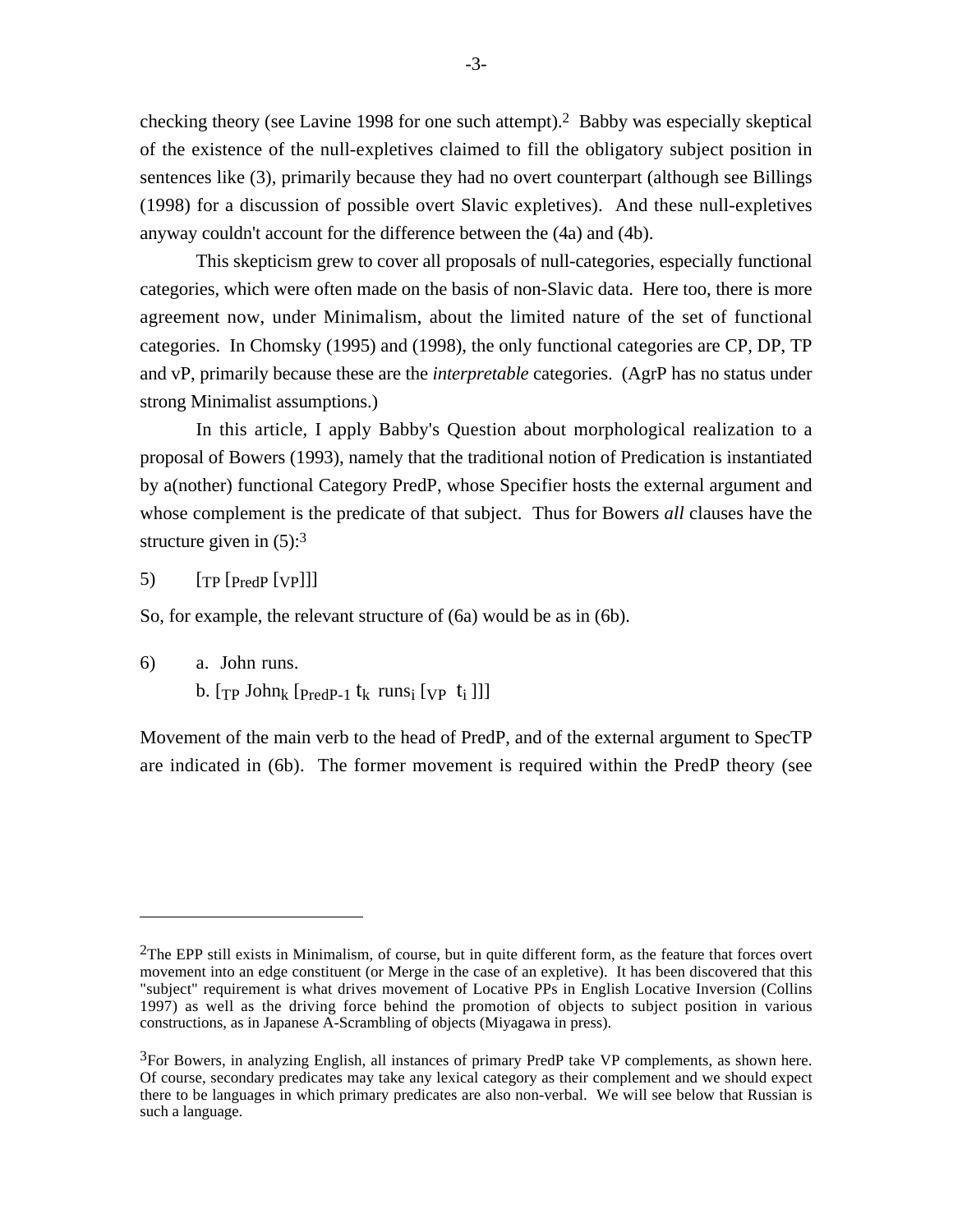Bowers 1993) and is motivated for Russian in Bailyn (1995b).4 The latter movement, traditionally analyzed as case-driven, is now seen to fulfillsthe EPP.

Furthermore, small clauses, or "secondary predicates", contain a second instance of PredP, either selected by a verb like *consider*, or as an adjunct. Such constructions then have two occurrences of PredP, the "primary" one between TP and VP (as shown in (6)), and a secondary one -- the "small clause", within VP, as shown in (7a-b). The underlying internal structure of the secondary predicate is given in (7c).

- 7) a. Mary considers John a fool / stupid.
	- b. [TP Mary<sub>k</sub> [PredP-1 t<sub>k</sub> considers<sub>i</sub> [vp John<sub>i</sub> t<sub>i</sub> [PredP-2 t<sub>i</sub> [np a fool] / [apstupid] ]]]]
	- c. The secondary predicate in (7b) (the arrow indicates further raising for case.)



In (7), the verb *consider* takes a PredP (small clause) complement, whose "subject" then raises to matrix object position to get structural case,<sup>5</sup> and whose complement is the secondary predicate. The fact that secondary predicates can be any (lexical) category (NP, AP, PP, VP), and that they can be coordinated despite the usual restriction on coordination to unlike categories, provides additional evidence for the uniform functional category analysis. Thus in (8), we find two apparently unlike categories coordinated.

8) I consider John [stupid] and [a fool].

<sup>&</sup>lt;sup>4</sup>Note that the verb raising to Pred<sup>0</sup> does not entail that Russian is a verb-raising language in the sense of Pollock (1989). In fact, standard adverb tests show Russian not to be a verb-raising language (see Bailyn 1995b for discussion).

<sup>5</sup>The structure in (7b) assumes that Accusative case is checked in Spec VP, in the spirit of Larson (1988) and Bowers (1993). The exact mechanism of Accusative case checking is not crucial at this point and this approach is given for expository simplicity only.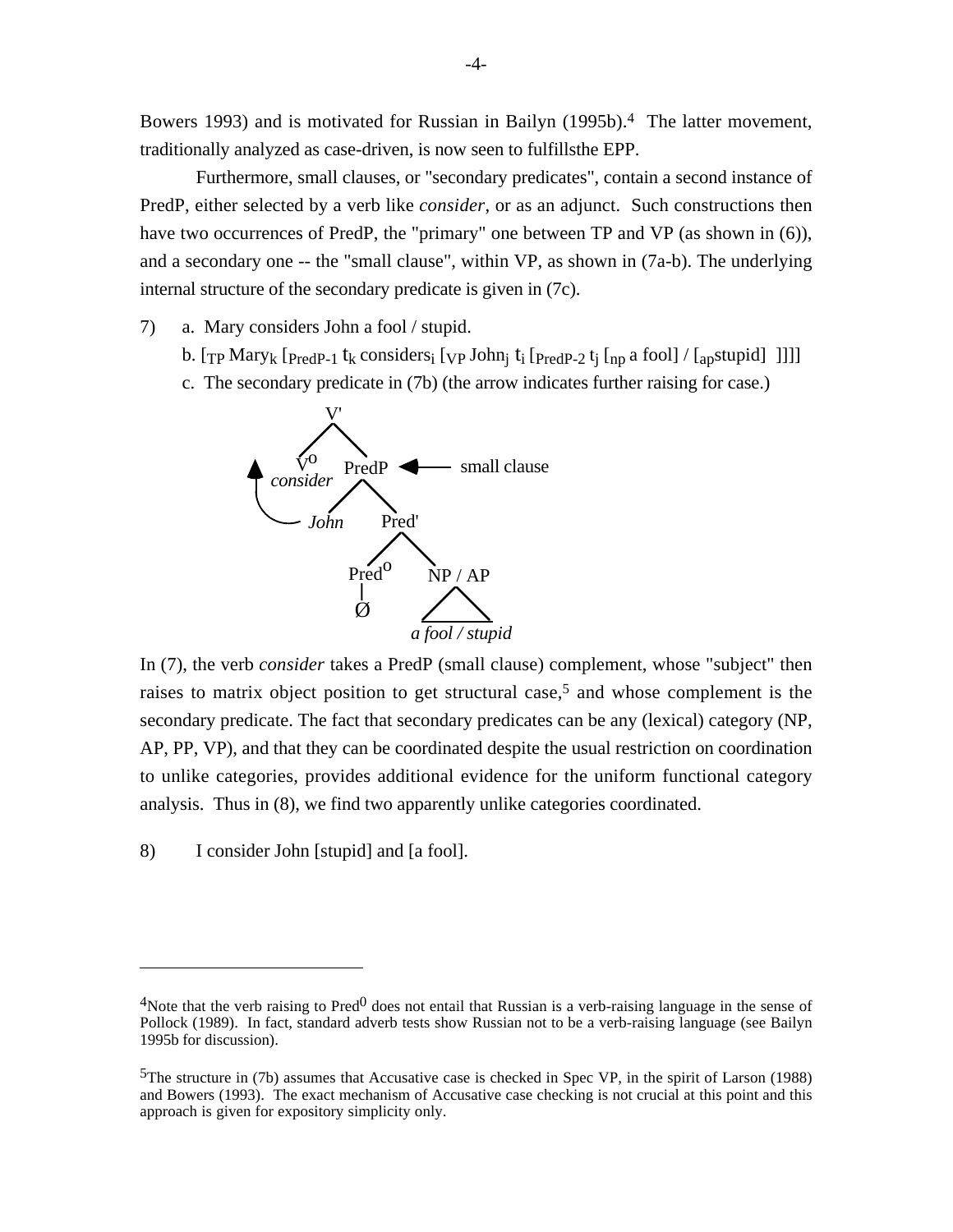On the lexical category view of small clauses, we would be forced to have an NP coordinated with an AP although in other constructions such coordination would be impossible. With the PredP hypothesis, however, we can see that (8) contains two coordinated secondary PredPs. Without PredP, (8) would remain a problem.

However, Babby's Question is not systematically examined with respect to the PredP analysis. In arguing for any category, we must ask ourselves: can we *see* examples of this category? It is a natural question and one that must be taken seriously. In this article, I argue that there are indeed overt instances of the head of PredP in Russian, which I call **Overt Predicators**, such as the Russian word *kak* ('as') and that such words exist in many languages. I discuss and reject other possible categorizations of these words (in predicative usage) and show that all **overt predicators** have common properties, especially with respect to (lack of) feature checking. The existence of **overt predicators** provides support for Bowers (1993) and its application to Russian, while generally supporting the Minimalist Program's requirement for all expressions to contain only "legitimate objects", such as semantically relevant functional categories, including PredP, whose overt realizations are described in this article.

The article is structured as follows. In section 1, I present a brief overview of the Bowers (1993) analysis of predication and its application to Russian. This includes an analysis of case patterns on Russian predicates -- both the predicate Instrumental and "Sameness of Case", which are analyzed in PredP terms. The PredP Feature Checking account is fully expected given standard assumptions about Structural and Inherent case. In section 2, I analyze the lexical item *kak* in Russian as an overt realization of PredP, labeling it an **overt predicator**, and discussing the featural properties of this element. I then show that other categorizations do not apply. In Section 3, I discuss several other possible **Overt Predicators** in Russian, including *za*, *v*, *byt'*, and several from other languages, including Polish *jak*, *jest* and *to*.

#### **1. The PredP Theory (Bowers 1993)**

Bowers (1993) proposes a functional-category analysis of predication, following Chomsky (1957), and a traditional of literature on the syntax of small clauses, whereby all predicates, primary and secondary, are the complements of a unique functional category Pred(ication), unifying the syntax of predication with its semantics. I follow Bowers (1993) because the PredP theory has several advantages over other, possible, functional category analyses of predication. First, it unifies primary and secondary predication; second, it allows a uniform syntax/semantics mapping for predication; third it solves a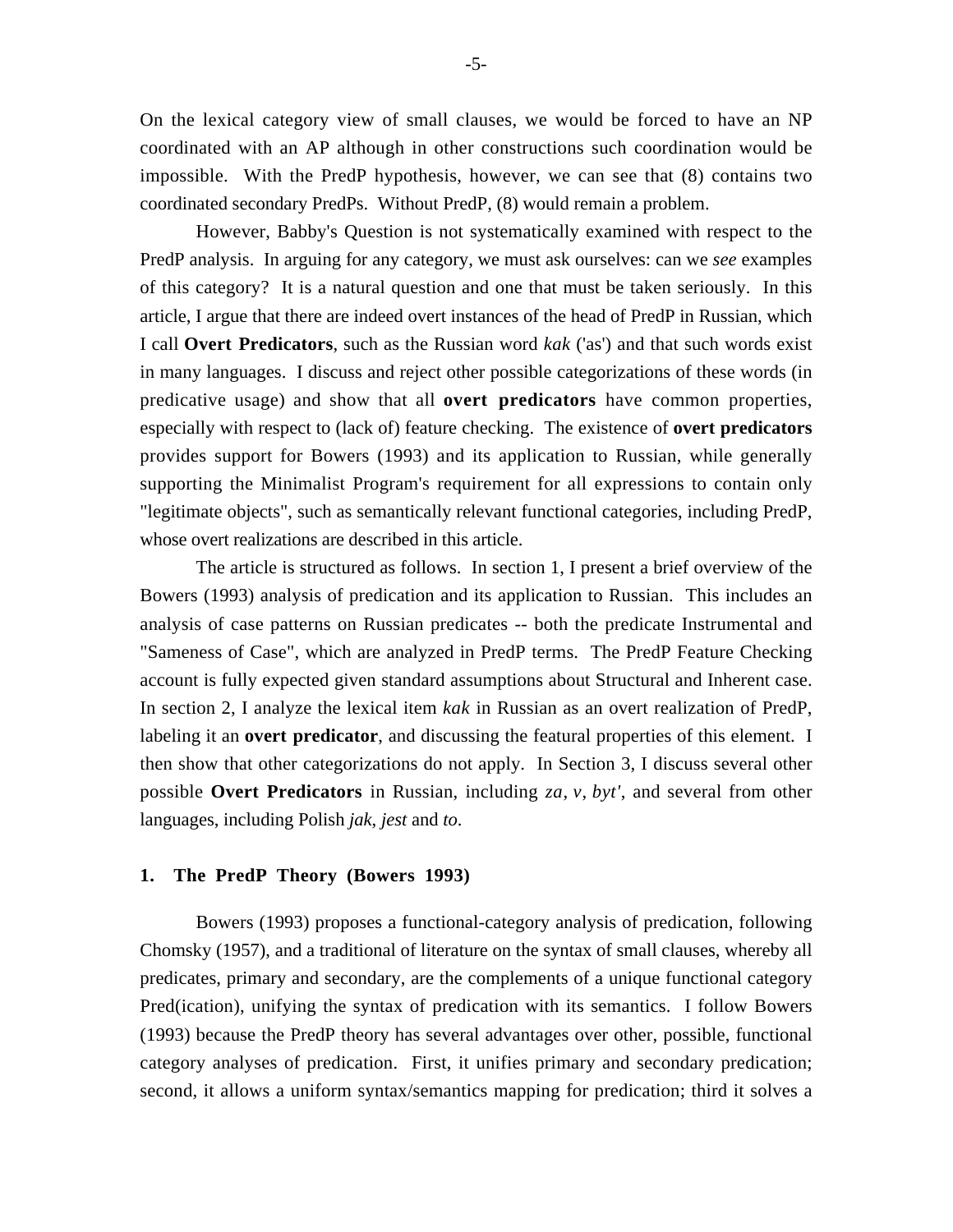range of syntactic problems including English *as*, ATB constructions, adverb placement, short-verb raising and various others. Under this theory, clauses have the underlying structure indicated in (9):

9) Basic phrase structure under the PredP analysis



(Note that for Bowers, PredP essentially serves the same role as vP does in VP-shell analyses such as Larson (1988) and Chomsky  $(1995)$ .)<sup>6</sup> It is this functional category whose specifier hosts the external argument (see Huang 1993 for tests showing the subject is *not* base-generated inside (minimal) VP). PredP has the additional advantage of accounting for a range of adverb placement and other facts in English, French and elsewhere. (See Bowers (1993) for extensive justification of this category for English. Other arguments are provided for PredP in Russian in Bailyn 1995a,b.)

## **1.1 PredP in Russian**

In Bailyn & Rubin 1991 and Bailyn 1995a,b a PredP analysis of the Russian predicate Instrumental is proposed, under which  $Pred<sup>0</sup>$  assigns Instrumental case to its complement.<sup>7</sup> The Russian equivalent of  $(7)$  is given in  $(10)$ :

 $6$ In certain other frameworks, the "work" of PredP is accomplished by AgrP, AspectP, or some other category. However, none of these analyses has the breadth of the PredP analysis, and supporters can easily transform the given generalizations into their favorite frameworks, while keeping in mind the issue of categorization of **overt predicators**, which this articles seeks to address.

<sup>&</sup>lt;sup>7</sup>The only other configurational analysis of Instrumental case I am aware of in the literature is Franks 1990, where Instrumental is seen as a default case assigned to sister of any XP. This analysis is probably too strong (due to the many NP- adverbial constructions that are *not* Instrumental) and is also incompatible with Minimalist assumptions about case checking.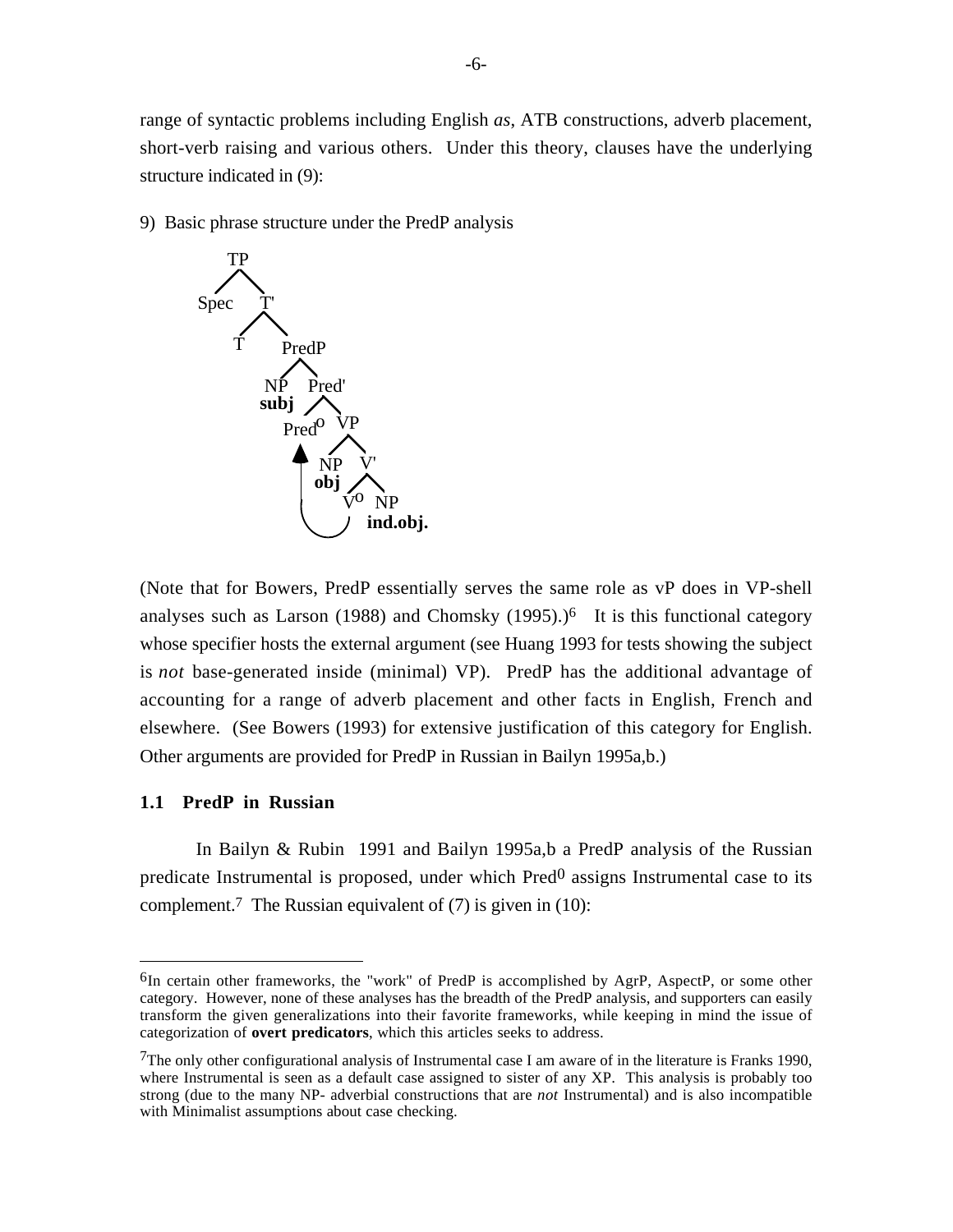| 10) a. |             | Saša <sub>i</sub><br>Sasha-Nom seems<br>"Sasha seems to be a fool." |                                                  | kažetsja [ <sub>PredP</sub> t <sub>i</sub>                    | durakom]<br>fool-Instr |  |
|--------|-------------|---------------------------------------------------------------------|--------------------------------------------------|---------------------------------------------------------------|------------------------|--|
|        | $b_{\cdot}$ | We                                                                  | consider him-Acc<br>"We consider him one of us." | My sčitaem ego <sub>i</sub> [ <sub>PredP</sub> t <sub>i</sub> | svoim]<br>self's-Instr |  |

In (10a), the subject of the small clause PredP raises to main clause Nominative case position, where it gets (checks) Nominative case. (10b) shows another instance of a selected PredP whose subject raises for case, this time to object position (see Lasnik 1999 for discussion of Raising to Object). This is the standard analysis for English as well, (see Bowers 1993). A tree structure, taken from Bailyn and Rubin 1991, is given in (11):

11) Structure of Russian argument small clause in (10a):8



Adjunct small clauses also show Instrumental case, as shown in (12a-b).

|  | 12) a. $Myi$<br>we<br>"We danced nude."                        | danced |                        | tancevali $[PredP PROi golymi.]$<br>nude |                                                            |
|--|----------------------------------------------------------------|--------|------------------------|------------------------------------------|------------------------------------------------------------|
|  | b. Jel'cina<br>Yeltsin-Acc<br>"They elected Yeltsin president" |        | vybrali<br>elected-3pl |                                          | $[$ Predp PRO <sub>i</sub> prezidentom]<br>president-Instr |

 $8$ This structure assumes that Nominative case checking occurs in SpecPred (consistent with Bobaljik & Jonas' 1996 SpecT Parameter) and that movement to SpecT is for EPP purposes. Theories that assume Nominative case is checked in the highest IP level functional category would move the small clause subject directly to case position.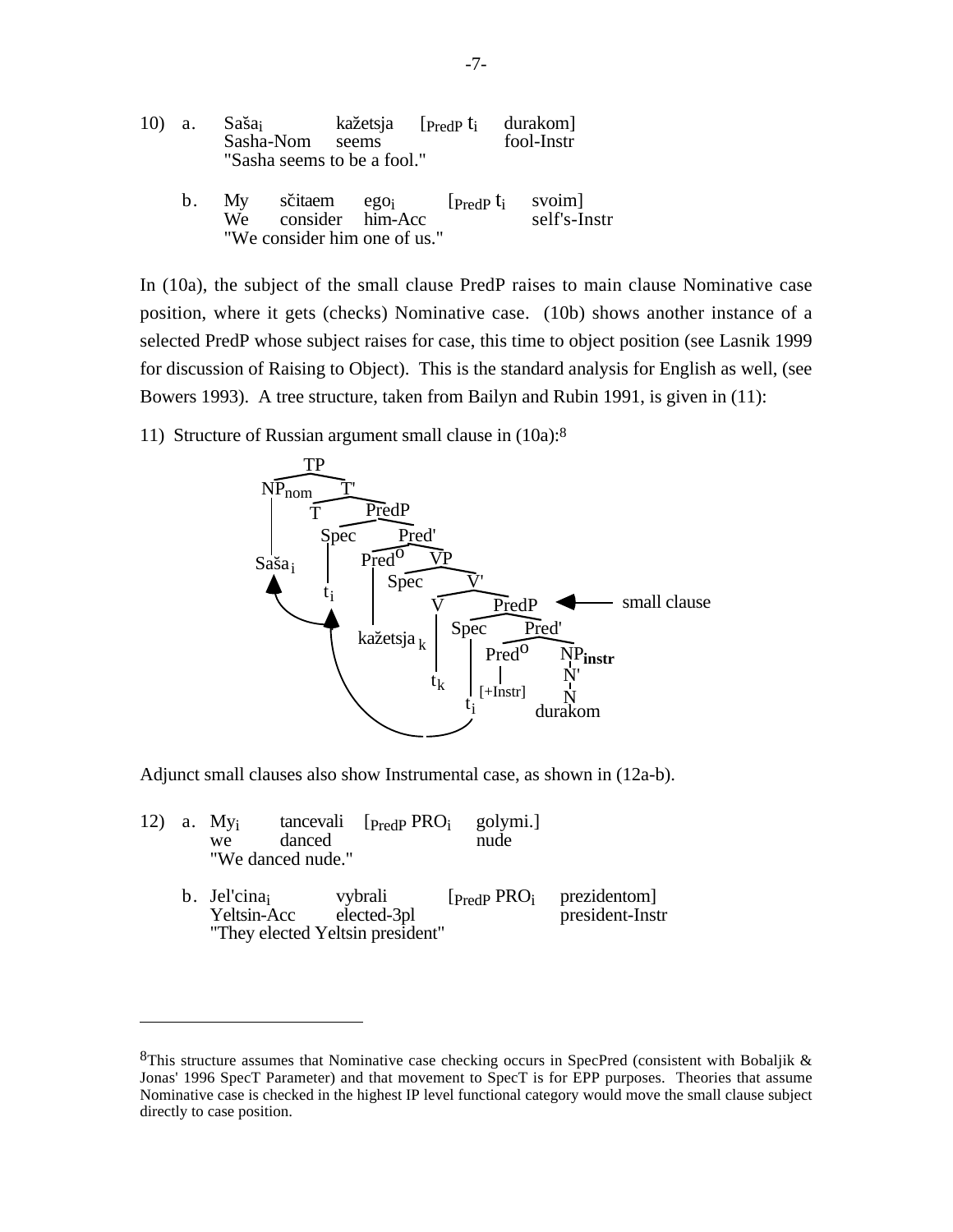| $(12)$ c. Ja |                     | našel                | ego          | p'janym         |
|--------------|---------------------|----------------------|--------------|-----------------|
|              | I <sub>i</sub> -Nom | found                | $him_k$ -Acc | $drunk_k-Instr$ |
|              |                     | "I found him drunk." |              |                 |

(12a) exemplifies an adjunct small clause controlled by the subject and (12b-c) ones controlled by the direct object. I assume a theory of control that meets the Minimal Distance Principle (MDP):

13) Minimal Distance Principle:

*PRO is controlled by the nearest c-commanding potential antecedent*

Their restriction to subject and object controllers falls out from this account on the assumption that adjunct PredPs are adjoined to V'. Thus the structure of (12c) is (14).

14) Structure of (12c):



## **1.2 PredP and the Predicate Instrumental**

The original advantage of the PredP analysis of Russian was that it allowed for a configurational account for predicate Instrumental case marking.<sup>9</sup> Under Government and Binding Theory, we could say that the head of this category "assigns" Instrumental case

<sup>&</sup>lt;sup>9</sup>I assume here, following Bailyn & Rubin (1991) and Maling & Sprouse (1995), that predicates are not exempt from the Case Filter, and require case in the same way as other nominals. If lexical items enter a derivation fully inflected, but in need of a checker for various features, this is exactly as we would expect.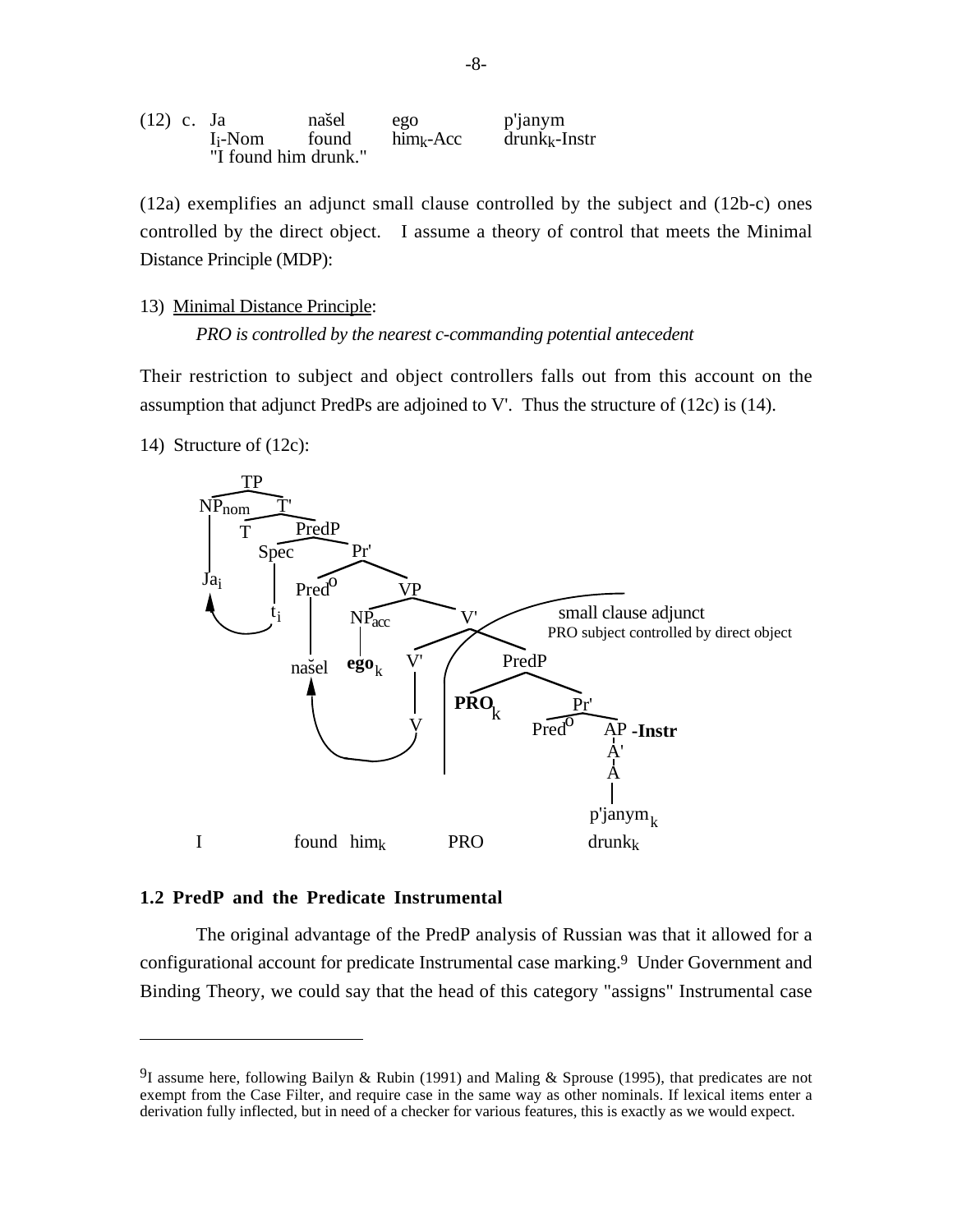under government. Such a analysis was fully consistent with Inherent case assignment on the one hand, and Structural case mediated by a functional category on the other (such as Nominative being assigned/checked by INFL and structural Accusative case being assigned/checked by AgrO.) The analysis given here for Instrumental predicates maintains aspects of these GB approaches under Minimalist assumptions, namely that there is a single fixed case, *not otherwise present* in the sentence, selected by the functional head. Thus it is an Inherent case, checked by a functional category.

The exact nature of Inherent Case checking within Minimalism remains somewhat unclear. I assume here that the Government and Binding generalization that Inherent (but not Structural) case is directly related to theta-marking is maintained under Minimalism by being checked at Merge in complement position (that is, in the same configuration in which theta-roles are assigned). For the "Inherent" case (Instrumental), therefore, Bailyn & Citko (1999) introduce the notion of Check-on-Merge and the Complement Checking Domain as shown in  $(15)$ :

15) Lexical case checking (under Minimalism):

a. **Check-on-Merge** (Bailyn & Citko 1999) *Strong Inherent Case features must be checked on Merge*

#### b. **The Complement Checking Domain:**



(15c) checks one consistent case on predicates if a strong case feature is present in Pred0. The Russian predicate Instrumental thus arises from the following parameter setting for Russian:

16) Predicate Instrumental Rule (Russian) *Pred0 carries the feature [+Instr]*

The unmarked case checking situation with Russian predicates, a sub-case of (15c), is shown in  $(17)$ :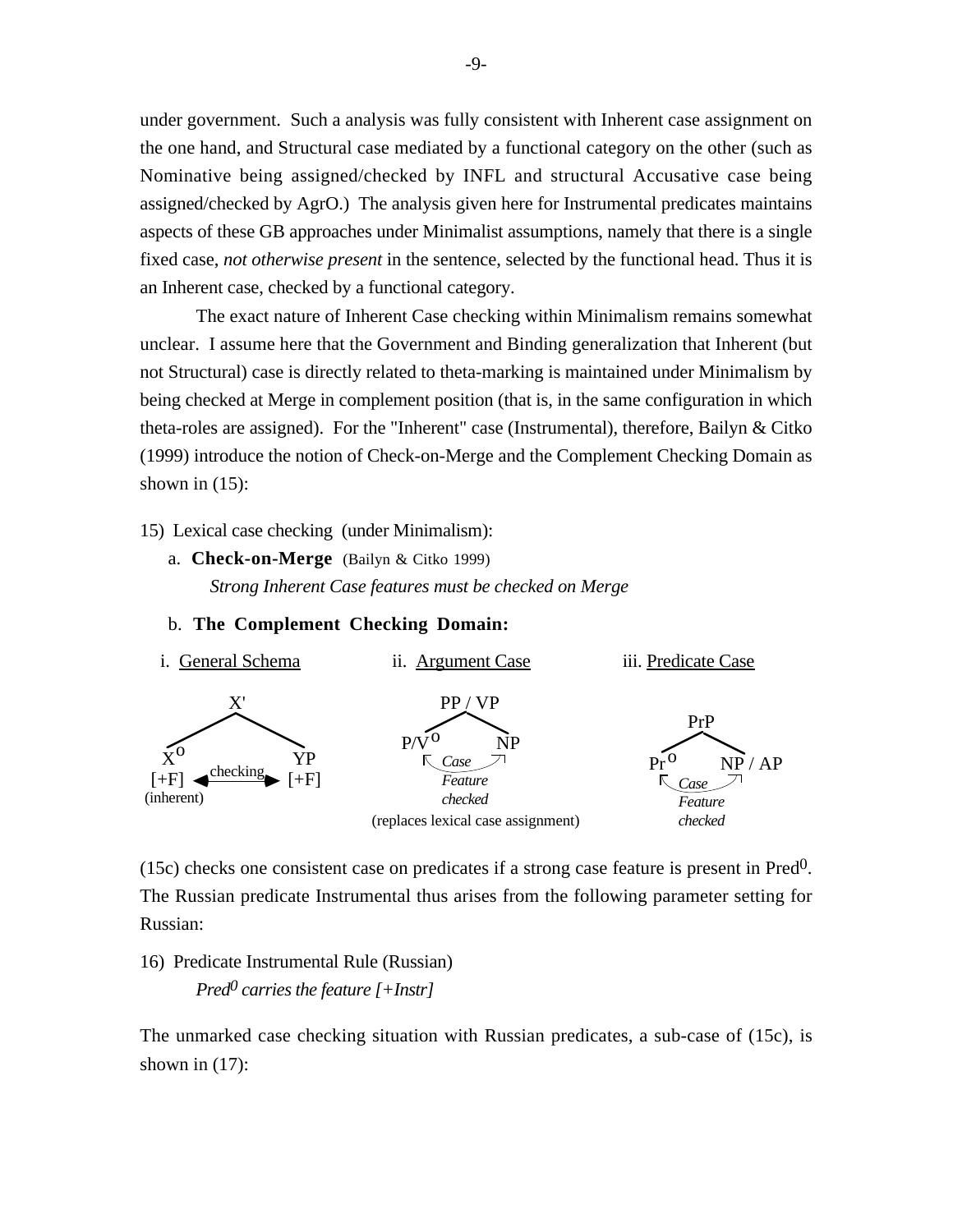17) Configuration for Russian Predicate Instrumental



### **1.3 PredP and Non-Instrumental Predicates**

Imagine, however, a situation in which Pred<sup>0</sup> does *not* have any case feature to check, for whatever reason (see discussion immediately below). We would expect nominal and adjectival predicates to be possible only in a structural case form which is checked as a result of movement. Furthermore, we might expect this case form to vary, depending on the configuration in which the predicate occurs. This is exactly what we find with the "sameness" pattern. Examples from Serbo-Croatian are given below:

| 18) | a. | plešem<br>(Ja)<br>$I_i$ -Nom<br>dance<br>"I dance nude." |     | go<br>$nude_i$ - <b>Nom</b>   |                           | *golim*<br>$*$ -Instr |                        |
|-----|----|----------------------------------------------------------|-----|-------------------------------|---------------------------|-----------------------|------------------------|
|     | h. | Našao<br>found<br>"I found him drunk."                   | sam | ga<br>aux $\text{him}_k$ -Acc | pijanog<br>$drunk_k$ -Acc |                       | *pijanim<br>$*$ -Instr |

(18) shows that the predicate Instrumental is impossible in these Serbo-Croatian constructions. In the acceptable sentences, the case marked on the predicate is the same as the case marked on its antecedent, which can be Nominative, Accusative or Dative, depending on the structure. For this reason, Bailyn & Citko (1999) designate this pattern "Structural" case, which results from movement.

Two questions arise. First, why is Instrumental impossible in such cases? Second, what is the movement involved? In terms of the movement, I claim that it is LF movement to a multiple specifier position of the closest case position, where case is checked along with the antecedent. This is what is schematized in (19).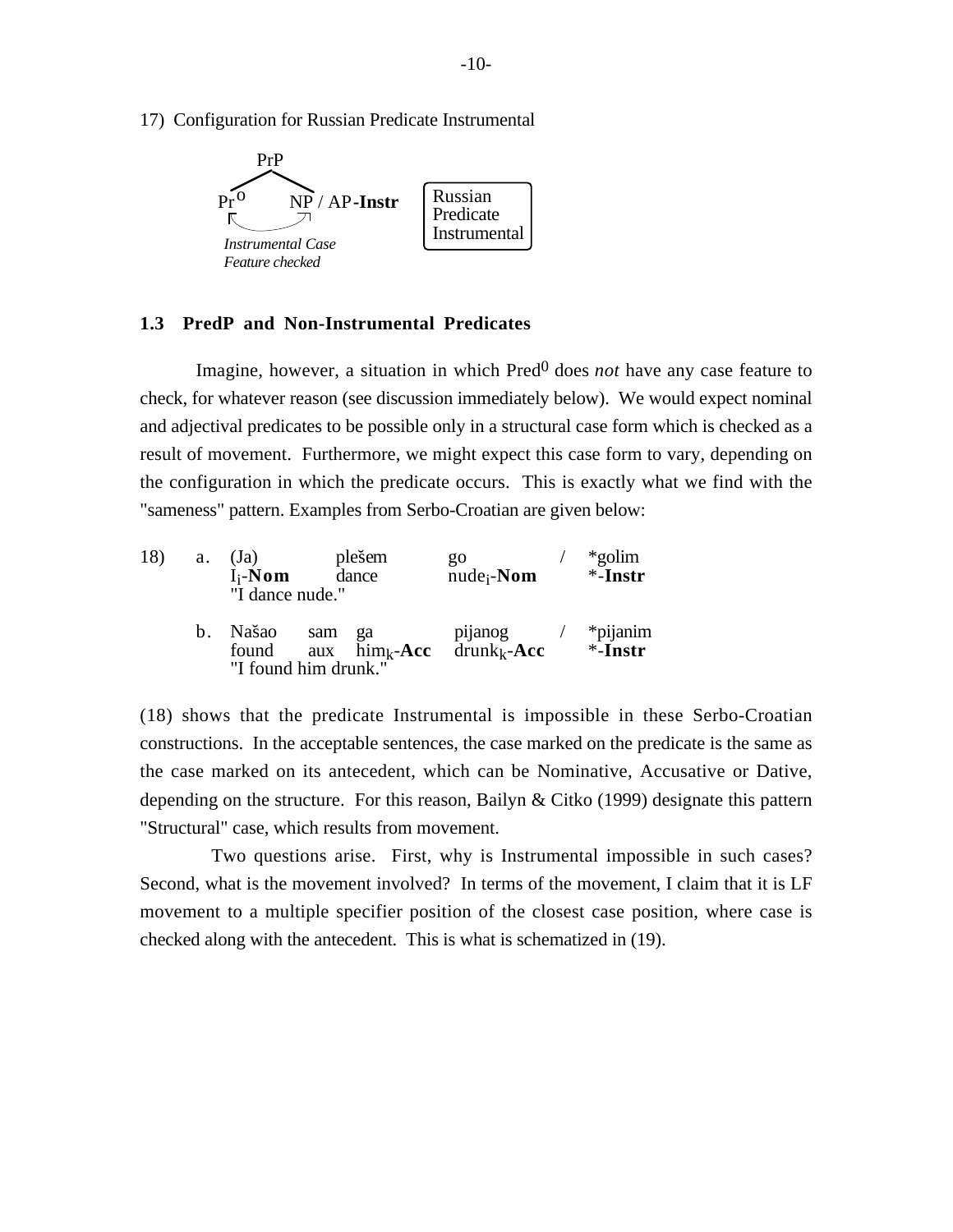

19) Configuration for "sameness of case" on Predicates:

An anonymous reviewer raises the important question of the bijectivity of the checking theory -- namely how is it possible that the Accusative or Nominative case feature on T or *v survives* after checking that feature once on the argument? (It should then delete, on standard assumptions). I assume that multiple checking is the unmarked possibility, which is only absent when other factors conspire. I also assume that movement to a multiple Specifier position is not possible for a theta-marked element if the Spec already contains a theta-marked constituent, because such movement would violate the theta-criterion at LF. Therefore the only items that in fact can have case checked by the same structural case checker would be an argument and a predicate, or perhaps multiple Topics, which are not theta-marked by a particular predicate, such as in Japanese mutliple subject constructions.

Structurally, then, "Sameness of Case" effects will obtain exactly when Pred<sup>0</sup> itself does not have case checking ability. This brings us to the second question: What would cause such a situation? One potential source of such a situation would be if the (inherent) case feature of Pred is parameterized. This appears to be the case in Serbo-Croatian, which shows a different pattern from Russian.10 Recall that in Serbo-Croatian small-clause adjuncts the unmarked situation is "Sameness", as shown in (20b) (cf. Russian (20a)).

<sup>10</sup>Serbo-Croatian does allow Instruemntal complements of raising verbs, such as *seem* and *consider*. I assume that these are lexical cases required by the particular verbs. In their absence, predicate Instrumental is impossible. It is notable that Serbo-Croatian is very similar to Old Church Slavonic in this regard, and it is possible that these lexically-marked Instrumental complements were the source of the historical reanalysis that led to Predicate Instrumental becoming unmarked in Russian and elsewhere. See Bailyn (1998) for discussion of this historical change.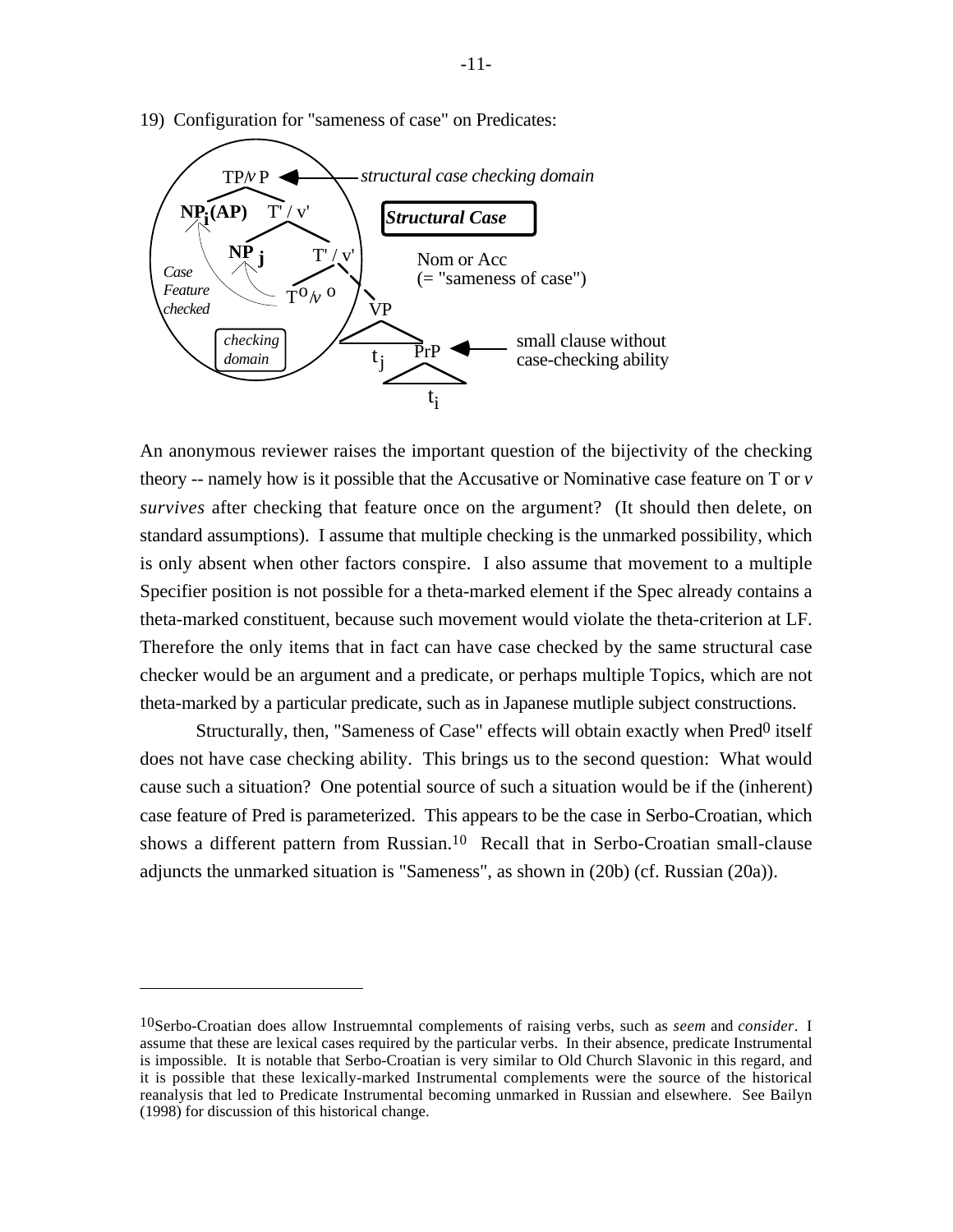|  | 20) a. Ja našel ego p'janym<br>found $him_i$ -Acc drunk <sub>i</sub> -Instr<br>"I found him drunk." |                                         |                                                                    |                         | (Russian)        |
|--|-----------------------------------------------------------------------------------------------------|-----------------------------------------|--------------------------------------------------------------------|-------------------------|------------------|
|  |                                                                                                     | b. Našao sam ga<br>"I found him drunk." | pijanog<br>found aux him <sub>i</sub> -Acc drunk <sub>i</sub> -Acc | $/$ *pijanim<br>*-Instr | (Serbo-Croatian) |

The two sentences are identical in meaning. (20a) obtains with Instrumental in Russian because Pred<sup>0</sup> in Russian has strong Inherent case features which must be checked on Merge. Serbo-Croatian Pred<sup>0</sup> simply does not have case features, and only "Sameness of Case" obtains, as shown in  $(20b)$ .<sup>11</sup>

The case checking ability of  $Pred^0$  may also vary within a given language. Thus the Russian semi-predicates *odin* and *sam* are well known for their "Sameness" of Case effects (see Franks 1990), regardless of the nature of the  $Pred<sup>0</sup>$  that selects them:

| 21) |     | a. Ja našel | "I found him drunk."               | ego<br>found him <sub>i</sub> -Acc                         | odnogo<br>alone <sub>i</sub> - $Acc$                                                                                                              | *odnim<br>$*$ -Instr  | (Russian) |
|-----|-----|-------------|------------------------------------|------------------------------------------------------------|---------------------------------------------------------------------------------------------------------------------------------------------------|-----------------------|-----------|
|     | b.1 |             | devuški                            | tancujut                                                   | odni<br>and $\text{girls}_i\text{-}\textbf{Nom}$ dance alone <sub>i</sub> -Nom<br>"And the girls dance alone." (Chorus of B. Grebenshchikov song) | *odnimi<br>$*$ -Instr |           |
|     |     | c. On       | prišel<br>"He arrived by himself." | sam<br>he <sub>i</sub> -Nom arrived self <sub>i</sub> -Nom |                                                                                                                                                   | *samim<br>$*$ -Instr  |           |

<sup>11</sup>Interestingly, Russian equivalents of (20b) are not always impossible, as shown in (i) and (ii):

| $\ddot{i}$ | a. | Videli<br>saw                                               | ego <sub>i</sub><br>him-Acc<br>"We saw him nude." | golym <sub>i</sub><br>nude-Instr  |
|------------|----|-------------------------------------------------------------|---------------------------------------------------|-----------------------------------|
|            | b. | Videli<br>saw                                               | egoi<br>him-Acc<br>"We saw him nude."             | gologoj<br>nude-Instr             |
| $\rm ii)$  | a. | $M_{\rm{Vi}}$<br>we- <b>Nom</b> danced<br>"We danced mude." | tancevali                                         | golymi <sub>i</sub><br>nude-Instr |
|            | b. | $M_{\rm Vi}$<br>we- <b>Nom</b> danced<br>"We danced nude."  | tancevali                                         | golyej<br>nude-Nom                |

The (b) sentences in (i-ii) are possible in a restricted range of contexts where the agreeing pattern is acceptable in Russian. However, the (b) sentences are both syntactically and semantically restricted in Russian (as opposed to Serbo-Croatian). The nature of the difference between (ia/iia) and (ib/iib) is important, but it is an issue for a separate article. See Bailyn (in press) for one attempt at unifying the situation with what is known about argument case. For present purposes it is enough to note that Instrumental is the unmarked and general situation in Russian and that the "sameness" effects in Russian are marked in various ways.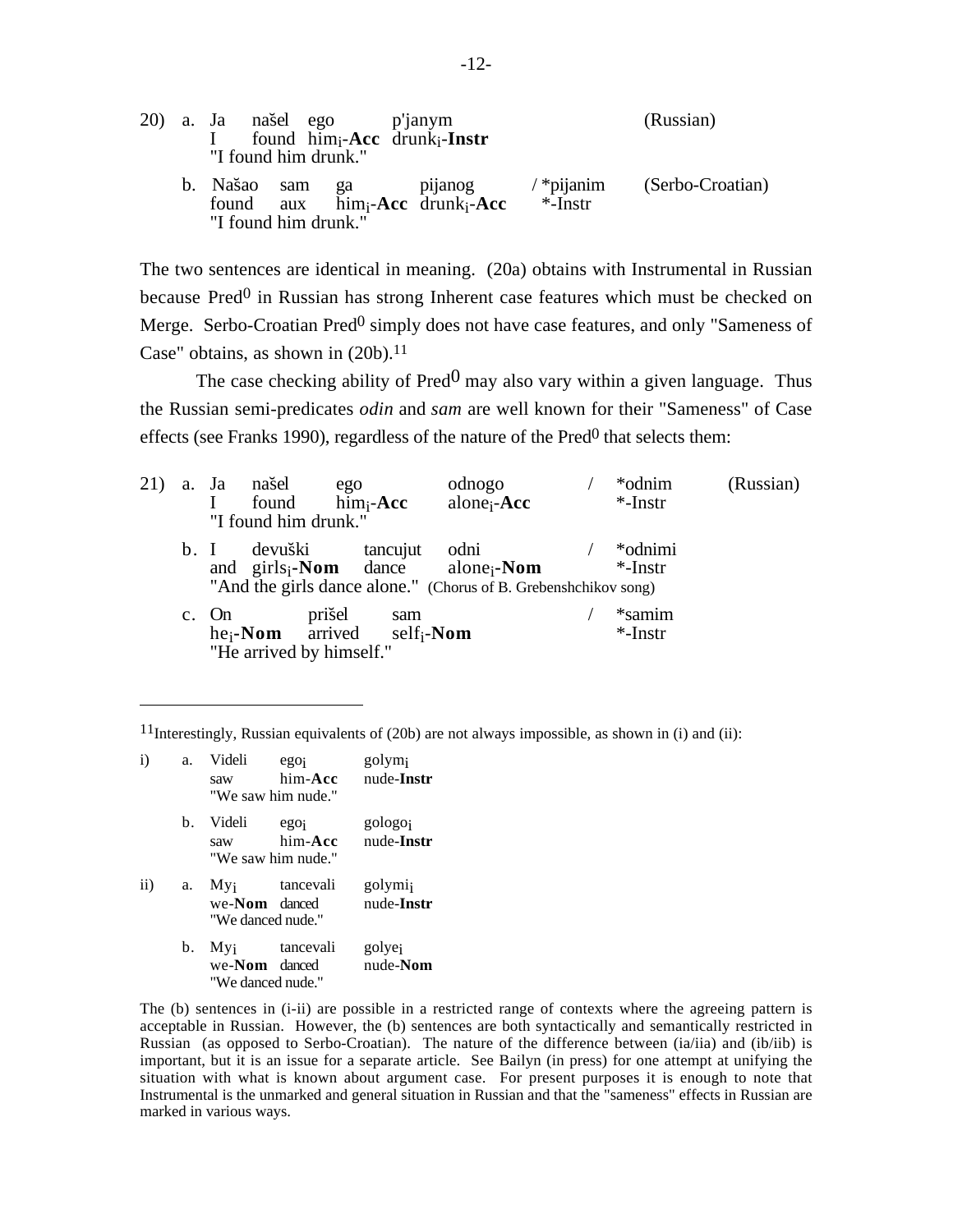|  | (21) d. Tjaželo                                                        | rabotat' odnomu | *odnim  |
|--|------------------------------------------------------------------------|-----------------|---------|
|  | difficult $PRO_i$ - <b>Dat</b> to work alone <sub>i</sub> - <b>Dat</b> |                 | *-Instr |
|  | "It is difficult to work alone."                                       |                 |         |

(21) shows that Instrumental is impossible on these two elements. Something about them neutralizes the Instrumental case checking ability of PredP. In (21a-c) we see standard "sameness" effects. Discussion of *odin* and *sam* in the literature often center on their case marking in infinitival constructions (the so-called "second dative"), which is a secondary occurrence of the Dative associated with PRO, shown in (21d). However, less attention has been given to the fact that all *other* adjectives in such constructions in Russian are marked Instrumental. And nowhere, to my knowledge, is there a complete analysis of how (not to mention why) these two elements *cannot* be marked Instrumental in the usual way. This exception is presumably lexical. I assume here that *odin* and *sam* are incompatible with a Pred with strong inherent case features, for reasons not yet fully understood. Since Instrumental marking could therefore never be checked on these elements, they undergo the raising for structural case under discussion, and Dative infinitival are simply a sub-case of this. If something like this is correct, we have a grasp now on the "how" (but not the "why") of their exceptional behavior. I leave other issues regarding *odin* and *sam* open.

Thus we have a consistent syntactic analysis of predication, whereby every predicate is the complement of a functional head  $Pred<sup>0</sup>$ , which, in addition to having free range over lexical categories in selection of its complement, also has strong inherent case features in Russian (which surface as Instrumental in unmarked cases). Whenever this feature is not active, "Sameness" becomes the only option allowed by the grammar. We have seen two cases in which predicate Instrumental does not occur on the complement of Pred<sup>0</sup>: Parameterization (Serbo-Croatian) and lexical idiosyncracy (Russian *odin* and *sam*). There is, however, a third instance, and that involves the introduction of our hero -- the **overt predicator**, whose happy task it is to answer Babby's question in the affirmative with regard to PredP, and put to rest the understandable skepticism felt by many whenever abstract functional category analyses are proposed.

#### **2.** *kak* **as an Overt Predicator**

The central claim of this article is that Russian *kak* ('as') is an **overt predicator**. As such, it heads the category PredP, and has selectional responsibilities (as does any Pred head). Examples are given in  $(22)$ :

|  | 22) a. My | sčitaem ego                       |  | kak | svoego                   | *svoim     |
|--|-----------|-----------------------------------|--|-----|--------------------------|------------|
|  | We        | consider him-Acc PRED             |  |     | self's <sub>i</sub> -Acc | $*$ -Instr |
|  |           | "We consider him (as) one of us." |  |     |                          |            |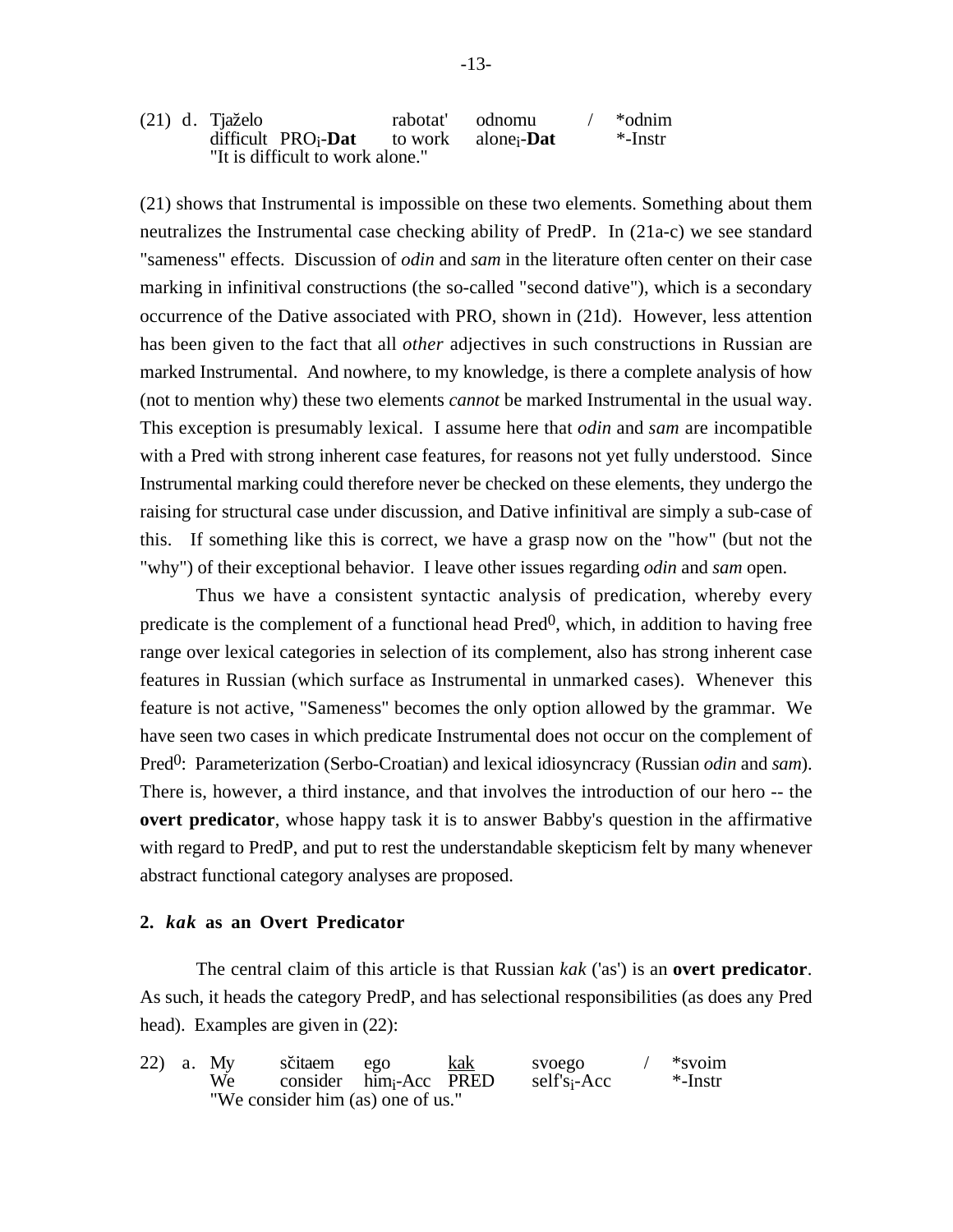(22) b. My nabljudali  
we observed 
$$
lim_{i}
$$
-Acc  $PRED$  *director*<sub>i</sub>-Acc  $*$ -*Instr*  
"We observed him as the director."

(22a) is structurally identical to (10b) except for the overt nature of the Pred head (and the case of the predicate itself, of course.) The structure of (22a) is given in (23):

23) Structure of (22a)



## **2.1** *kak* **and Case**

(24) is the central claim of theoretical importance in this article, and is taken to hold universally, in the spirit of Bailyn & Rubin (1991). In (24a) it is stated as a pre-theoretical generalization holding of Russian (from Bailyn & Citko (1999)), whereas in (24b) it is stated in universal terms.

24) a. The Morphological Pred Rule (MPR) (Bailyn & Citko 1999) *Overt morphology in Pred0 absorbs Instrumental Case*

b. **Overt Predicators** absorb case

If (24) holds, constructions with **Overt Predicators** should *never* show predicate Instrumental Case. And they don't. This is shown in (25-27)

|  | 25) a. My sčitaem ego | "We consider him as one of us."                                                      | svoim | we consider $him_i$ -Acc self's <sub>i</sub> -Instr |  |
|--|-----------------------|--------------------------------------------------------------------------------------|-------|-----------------------------------------------------|--|
|  |                       | b. My sčitaem ego kak<br>we consider him-Acc PRED<br>"We consider him as one of us." |       | svoego<br>$self's_i$ -Acc                           |  |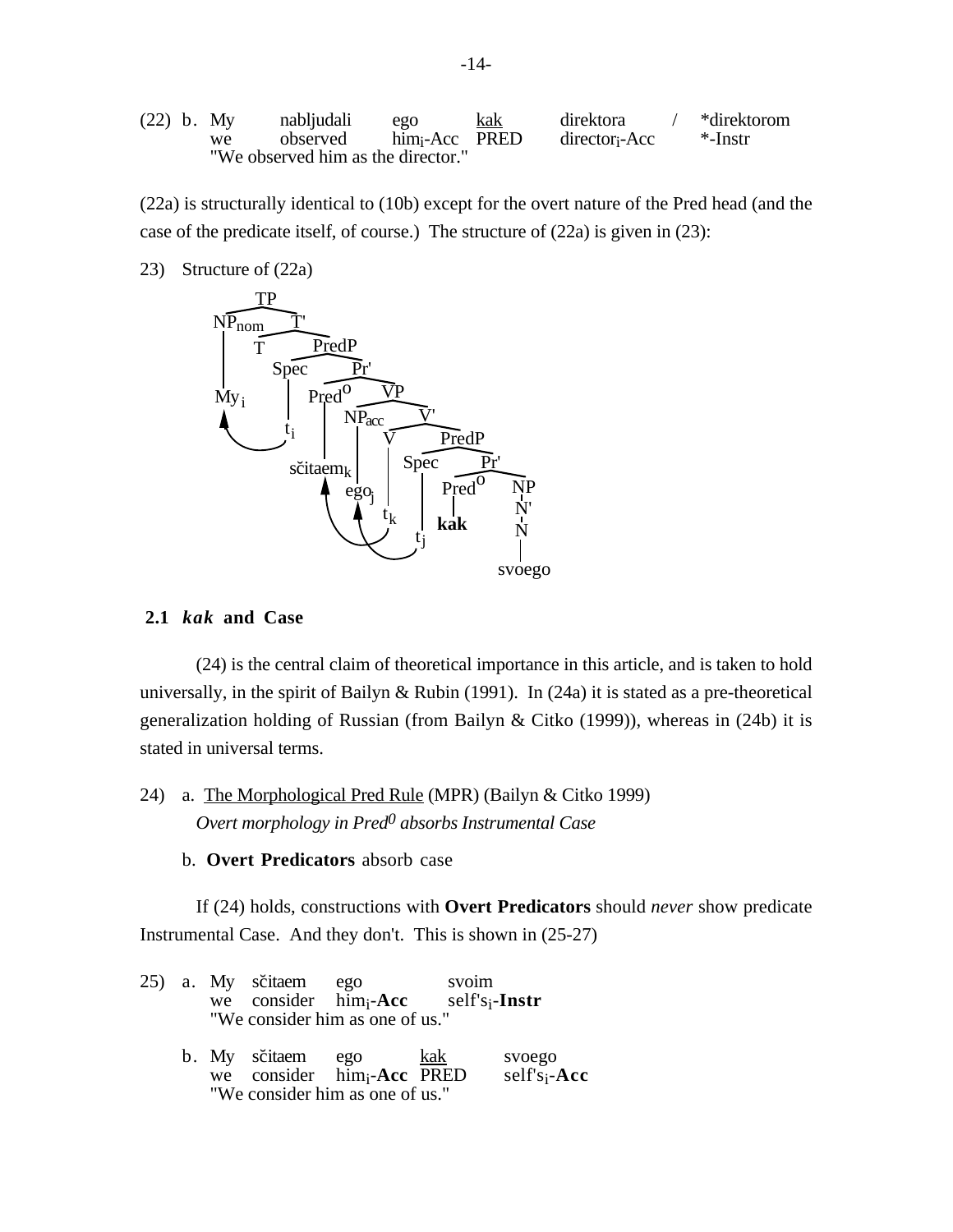|     |             |                                                                                    | "We consider him as one of us."                                                     | we consider $\lim_{i}Acc$ PRED                                                      | $self's_i$ -Instr               |
|-----|-------------|------------------------------------------------------------------------------------|-------------------------------------------------------------------------------------|-------------------------------------------------------------------------------------|---------------------------------|
| 26) |             | a. On vygljadit<br>he <sub>i</sub> - <b>Nom</b> looks<br>"He looks (like) a fool." |                                                                                     | durakom<br>$fool_i$ -Instr                                                          |                                 |
|     |             | $b.$ On<br>$he_i$ - <b>Nom</b> looks<br>"He looks like a fool."                    | vygljadit                                                                           | <u>kak</u><br>PRED                                                                  | durak<br>fool <sub>i</sub> -Nom |
|     | $c_{\cdot}$ | **On vygljadit<br>he <sub>i</sub> -Nom looks<br>"He looks a fool."                 |                                                                                     | kak<br>PRED                                                                         | durakom<br>$fool_i$ -Instr      |
| 27) |             | a. My<br>"We danced drunk."                                                        | tancevali p'janymi.<br>$we_i$ - <b>Nom</b> danced drunk <sub>i</sub> - <b>Instr</b> |                                                                                     |                                 |
|     |             | $b.$ My                                                                            | "We danced as if drunk."                                                            | tancevali kak p'janye<br>we <sub>i</sub> -Nom danced PRED drunk <sub>i</sub> -Instr |                                 |
|     |             | c. $*^*My$<br>we <sub>i</sub> - <b>Nom</b>                                         | "We danced (as if) drunk."                                                          | tancevali kak p'janymi.<br>danced PRED drunk <sub>i</sub> -Instr                    |                                 |

(25) c. \*\*My sc˘itaem ego kak svoim

In each of the (a) sentences above, we observe the Predicate Instrumental. In (25), for example, we have a small clause verbal complement of a transitive verb whose antecedent is the Accusative direct object. In (26) we have a small clause complement of an intransitive verb with an NP secondary predicate. (27) is an example of a small clause adjectival adjunct, also modifying the Nominative subject in accordance with the Minimal Distance Principle (13). In all of the (a) sentences, the secondary predicate (complement of Pred) is marked Instrumental, as predicted by the above analyses of predicate instrumental case marking/checking. However, in the (b) sentences, the Instrumental fails, as shown by the complete impossibility of the (c) sentences (the double asterix indicates absolutely no speaker variation here, despite the ability for the two case-marking strategies to (sometimes) coexist with null-predicators (see footnote 11)). When the predicator is overt, Instrumental marking is simply impossible. Thus we have striking evidence in favor of the claim in (24) that the independent case features of Pred are "absorbed" (checked) by the **overt predicator**. The secondary predicate is deprived of its source of case. The only other source of case for the secondary predicate is from elsewhere in the sentence (structural Nominative or Accusative) in a multiple Spec configuration. The (b) sentences show successful movement for structural case with the **overt predicator** *kak* present.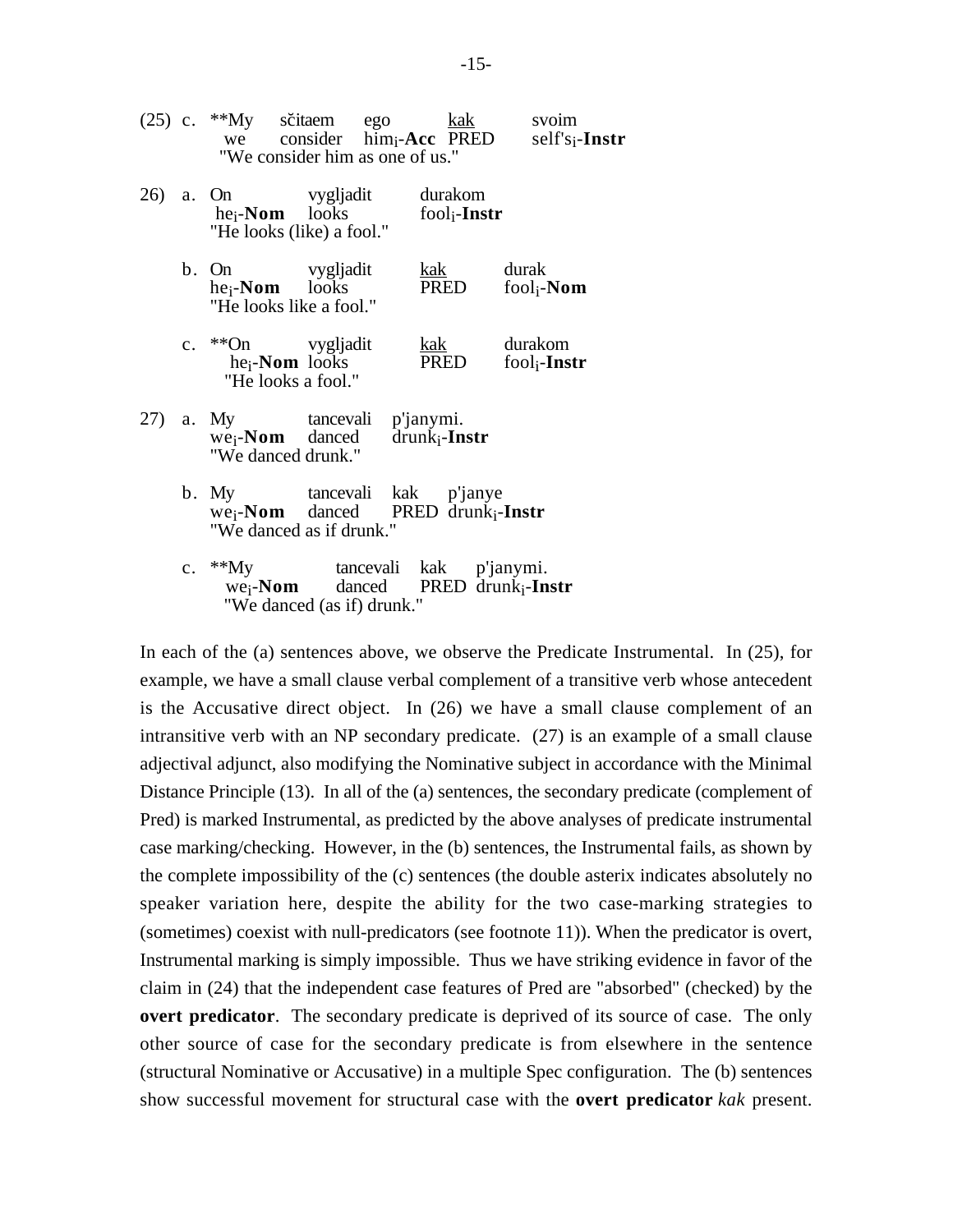The case patterns that emerges is the "Sameness of Case" effects described above -- the pattern that is unmarked in languages like Serbo-Croatian.<sup>12</sup> The LF checking structure of  $(25b)$  is shown in  $(28)$ :

28) LF Structure of (25b)



A few words should be said regarding the mechanics of (24). How, within Minimalism, could something like "case absorption" possibly work? Two possibilities come to mind. First, it is possible that we are dealing with a kind of lexical redundancy rule, that is, one that covers a class of lexical items, namely overt heads of Pred. Within the lexicon, these overt heads all lack a case feature, whereas the null head of Pred, also a lexical item, has the instrumental case feature. The generalization describes a class of lexical items and nothing more. A more interesting possibility is that *kak* and the Ø-Pred head cooccur in constructions with **overt predicators.** The Numeration contains both. *kak* is a Pred with a  $[+N]$  feature, which therefore checks the case feature of the Ø-Pred as they combine in an initial Merge process. (If *kak* is not merged with Ø-Pred, it can either surface within CP, in appropriate circumstances, or the derivation crashes because a single syntactic object is not formed.) Case "absorption" thus reduces to case checking at the beginning of the derivation.

<sup>&</sup>lt;sup>12</sup>Of course the reader will notice that the (a) and (b) sentences are not identical in meaning  $-$ - the (b) sentences (often) providing a "simile" meaning. This is consistent with our analysis, but depends on an analysis of the semantic contribution of the particular **overt predicator** in question, and lies outside the scope of this article.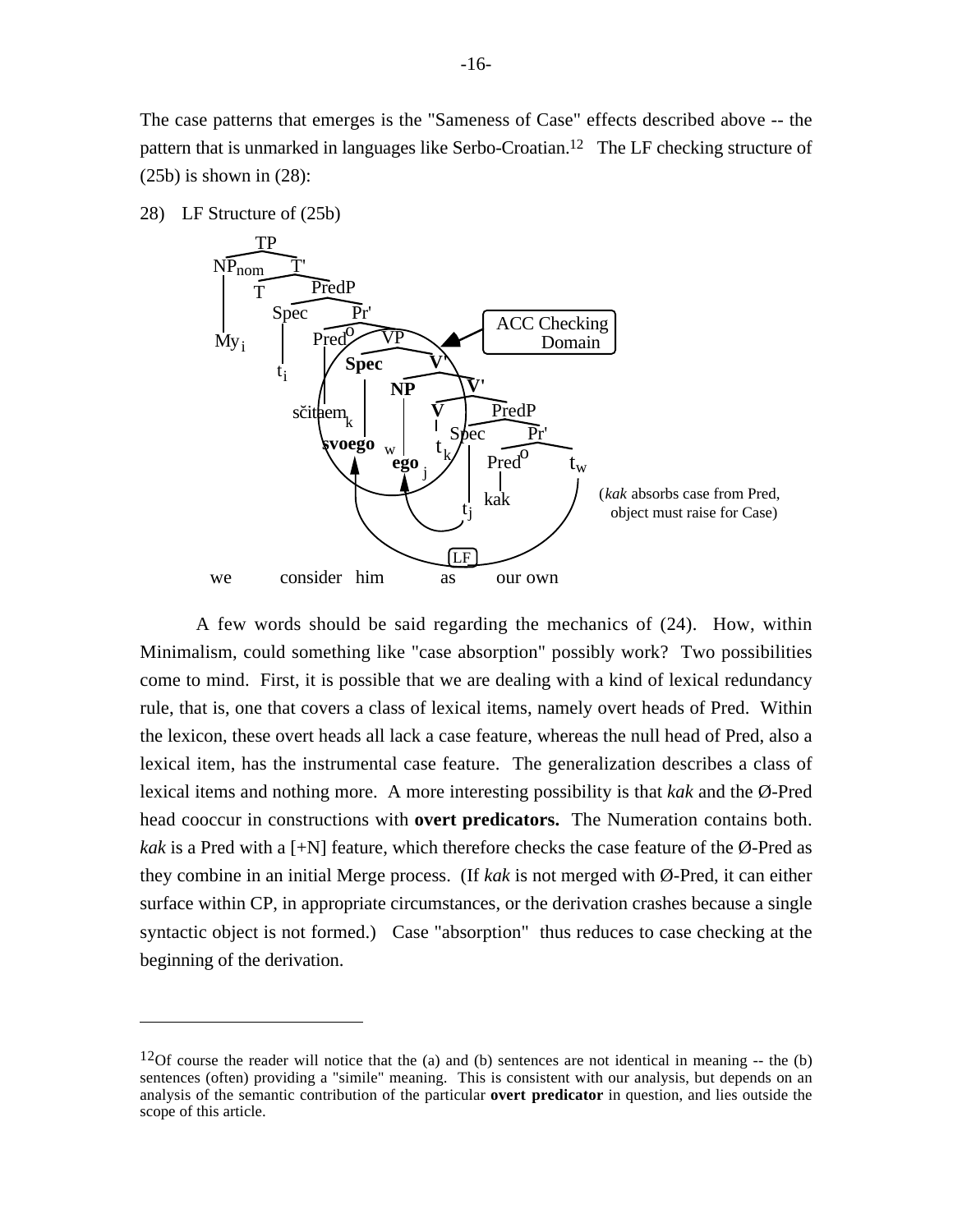Remarkably, **overt predicators** in Slavic appear to always have the property (24). In this sense, **overt predicators** are similar to passive morphology, in that both have a direct effect on the case marking in the sentence, taking away one particular structurally induced possibility and forcing movement for case purposes. In passives this involves moving an internal argument to a Nominative case checking position. In **overt predicator** sentences, it involves losing Predicate Instrumental and moving to the closest structural checking position. The presence of an **overt predicator** in the derivation eliminates the strong case feature of Pred, so that when Pred merges with its complement, an Instrumental form will not have its strong inherent case feature checked and the derivation will crash immediately. However, should a "Sameness of Case" form merge with the **overt predicator**, no case features will be checked on Merge, and the derivation will continue, with the (weak) structural case feature being checked after LF movement into a multiple Spec configuration of the kind described above. I leave aside the issue of why something like (24) should hold, although it is interesting to note that a PF reality ("overtness" of Pred) seems to be in complementary distribution with another piece of uninterpretable morphology (Instrumental case on its complement). In both cases, the existence of Pred is morphologically encoded. For current purposes, it is enough that we have identified an overt member of the category Pred<sup>0</sup>. This categorization has provided an explanation for the Predicate case patterns found in Slavic. We now turn to the question of other possible categorial analyses of *kak*. If we can show that they are less viable than  $Pred<sup>0</sup>$ , we will have successfully answered Babby's Question with respect to Bowers 1993 PredP analysis.

### **2.2 The category of** *kak*

What other analysis is available if *kak* is not an **overt predicator**? The obvious possibilities that come to mind are C, P, and *wh*-phrase. We will see in turn that each of these categorizations is inappropriate.

Let us begin with Prepositions. This is the most important possibility, because it is the one that has received attention in the literature, notably in Rappaport (1986), where *kak* in various usages is analyzed as a non-case assigning preposition. The first difficulty with such an approach, as Rappaport states himself, is in accounting for why *kak* alone, of all the prepositions, has no case assigning ability. This is a stipulation in Rappaport, and one that the current theory allows us to do without. But this is not the only reason to disfavor an analysis of *kak* as a preposition. The other major reason has to do with selectional properties. As is well known, Prepositions only take NP complements. However, *kak* can precede NPs, APs, TPs, full PPs, etc. Thus we saw examples with an AP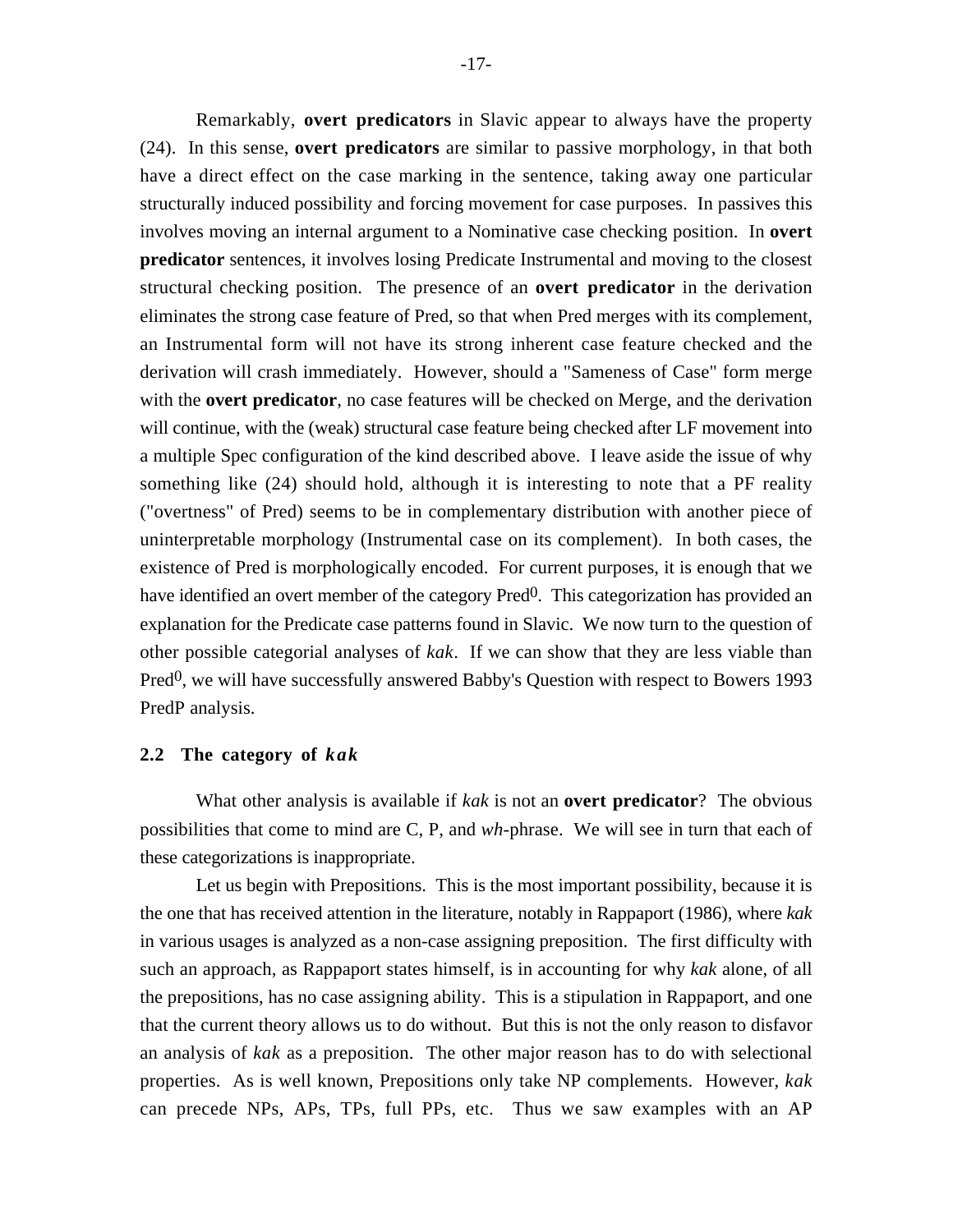complement (22a) and an NP complement (22b). Examples with a PP complement are a bit marginal, as shown in (29), but are generally acceptable (note that English equivalent *as* also takes a PP complement in the translation.)

29) ?Ego prinimajut kak bez bašni. him-Acc take PRED without tower "They take him as out of his mind."

Thus *kak* shows a wider range of possible complements than a preposition would, and therefore the PP analysis is difficult to maintain, in light of the appearance of a more satisfactory alternative.

Next let us consider the possibility that *kak* is a complementizer or *wh*-phrase. To begin with, it must be noted that *kak* does indeed have a WH-phrase usage in which it begins as an adverbials and undergoes standard WH-movement into SpecC.<sup>13</sup> This usage is shown in the questions in (30):

|  | how you<br>"How are you doing?" | 30) a. Kak ty poživaeš'?<br>live                                                   |  |               |
|--|---------------------------------|------------------------------------------------------------------------------------|--|---------------|
|  | b. Kak ty                       | uznal,<br>How you found out that I here<br>"How did you find out that I was here?" |  | čto ja zdes'? |

Secondly, there are certainly usages where a phrase introduced by *kak* introduces a CP adverb, as in (31):

31) [Kak [tp ja uže govoril]], zavtra budet večerinka.<br>As I already said tomorrow will be party tomorrow "As I already said, tomorrow there will be a party."

Clearly, *kak* here is like English *because* or *as* taking (only) a TP complement and serving as a adverbial clause. It is possible, furthermore, that some of the *kak* + NP usages we have seen double as adjunct clauses (in fact they must do so in adjunct small clauses), but to claim that *kak always* introduces a CP adverb runs into various difficulties. First, the AP cases would be inconsistent with this analysis for selectional reasons. Second, the small clause complements of verbs like *consider* would require one subcategorization for

<sup>13</sup>Citko (2000) analyzes the Polish equivalent of *kak* (*jako*) as a WH-phrase in some cases, rather than as a complementizer, but these cases are not equivalent to the usages given, which Polish shares, but which are not treated in Citko (2000). Similarly, the Russian Academy Grammar (Svedova 1980), categorizes all usages of *kak* as *sojuzy* (a category that covers both conjunctions and complementizers) but again the given examples are only those usages of *kak* that introduce full sentences and not the predicative usages.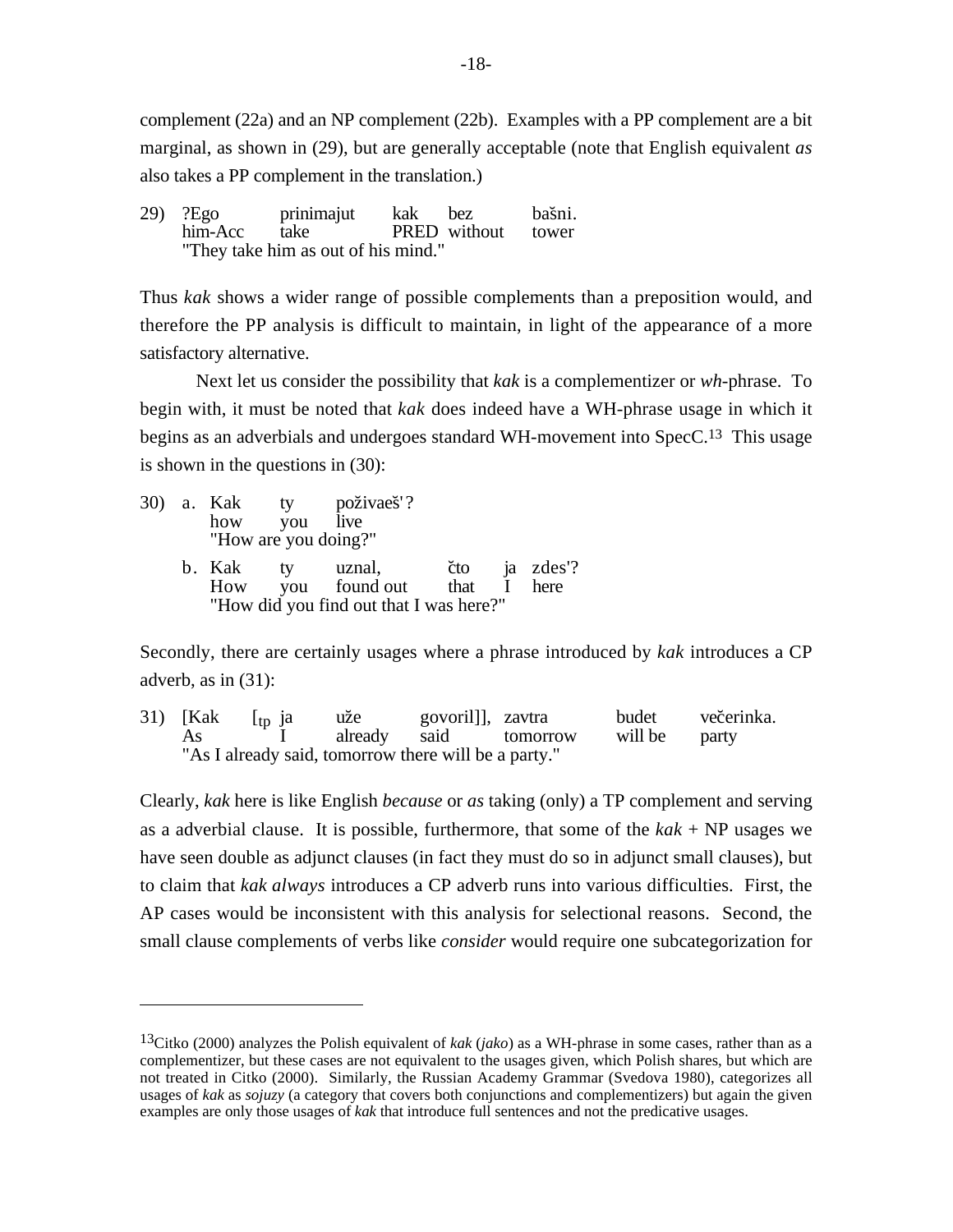non-*kak* usages (PredP complement to V) and a separate one for *kak* usages (a CP complement), which would make the analysis of case assignment and selection in these constructions quite idiosyncratic and a generalization would be lost. Third, such an analysis would require significant ellipsis in those cases where only an NP complement is (overtly) present.

This is not to say that some elliptical constructions may not exist with *kak*. An anonymous reviewer points out, indeed, that there are cases such as (32), in which *kak* introduces a Nominative NP although the apparent controller is in a non-structural case.

32)  $\begin{bmatrix} p_p \\ q_p \end{bmatrix}$  o glazax kak višni  $\begin{bmatrix} 32 \\ 2 \end{bmatrix}$  and  $\begin{bmatrix} 32 \\ 2 \end{bmatrix}$  with eves-Prep kak cherries-Nom eyes-Prep kak "about eyes like cherries"

In the PP in (32), the noun *eyes* is assigned lexical Prepositional by the preposition *about*. The *kak* phrase *like cherries* modifies *eyes*, but its complement is marked Nominative (this is the only case marking possible in such instances). Here, I assume that the *kak* phrase is located within a reduced relative clause. The fuller structure would therefore be as in (33):

33) s glazami, kotorye kak višni ]<br>with eves-Instrwhich-Nom kak cherries-Nom with eyes-Instr which-Nom kak "with eyes that are like cherries"

In (33), the relative pronoun *kotorye* is marked Nominative and moves to SpecCP from its Nominative case position. Thus there is an existing Nominative case checker (the T of the relative clause) that can also check the case of *cherries* in the manner described above. Nominative case marking in such instances is thus predicted by this account. The relative clause is then reduced by dropping the relative pronoun, producing (32).

How do we know, however, that (32) does not simply contain a PredP adjunct whose case properties are a counterexample to what has been claimed here? The primary evidence comes form the fact that PredP adjuncts are impossible within PP generally, regardless of case structure. This is best seen with adjectival predicates. Thus both (34a) and (34b) are impossible:

34) a. \*o glazax čistymi about eyes-Prep pure-Instr \*'about eyes pure' (cf. 'I consider his eyes pure')  $b. *o$  glazax čistyx about eyes-Prep pure-Prep \*'about eyes pure'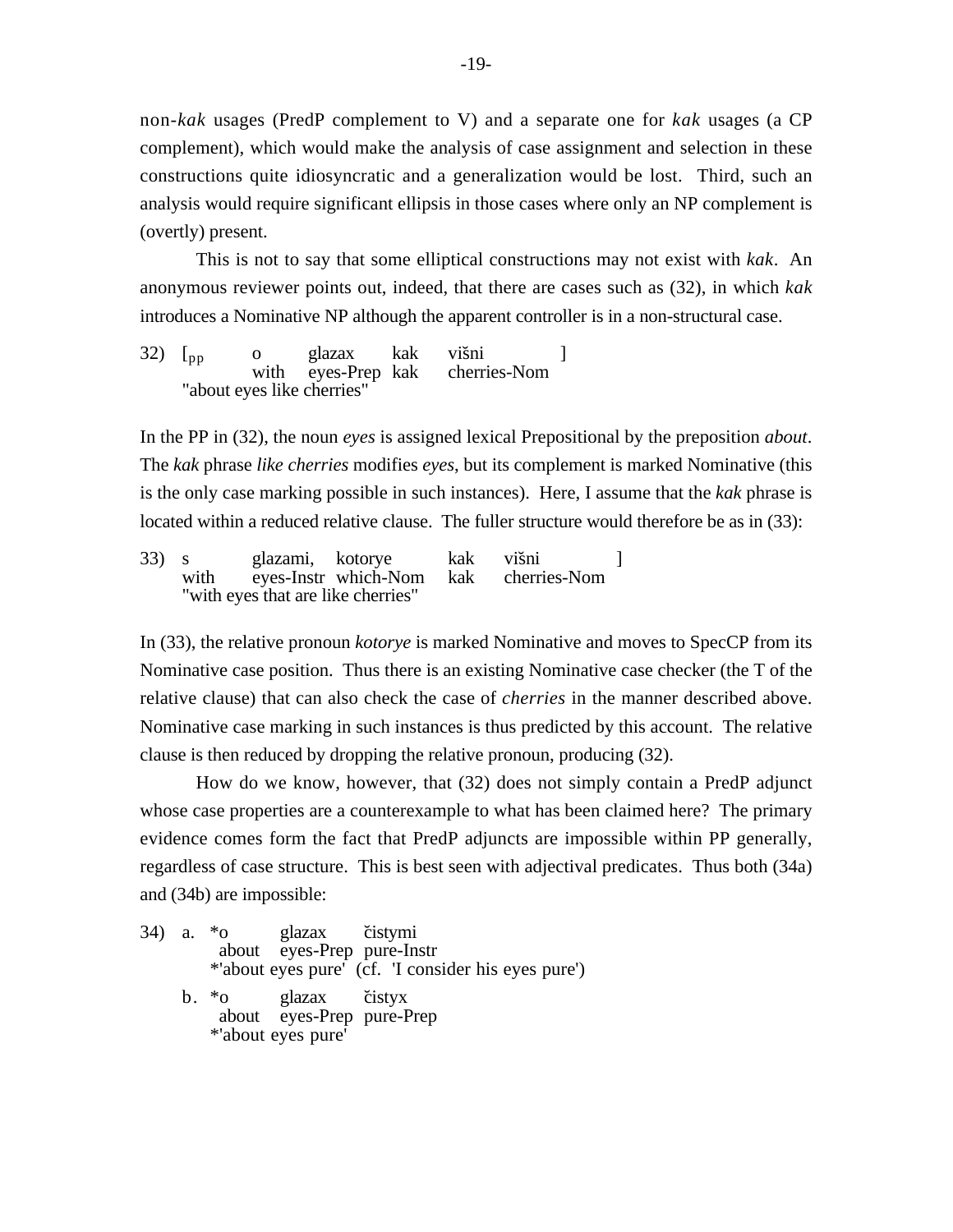(34a-b) show that within PP adjectival small clauses are excluded, whether in the Instrumental  $(34a)$  or the agreeing form  $(34b)$ .<sup>14</sup> Therefore we can conclude that small clauses adjuncts cannot occur within PP. This being the case, the *kak* phrase in (32) can also not be a small clause within PP and must therefore be part of a larger constituent that has undergone ellipsis. This is consistent with the Nominative case marking. However, we also predict ellipsis cases to be restricted to Nominative. Thus we are left with the conclusion that although some usages of *kak* are related to CP structure, with or without ellipsis, others certainly are not, and without the PredP analysis remain a categorial mystery.

### **3. Other Overt Predicators**

In this section, we *briefly* look at some other possible instances of overt Pred in Russian and elsewhere. These sketches are not complete analyses, they are simply included to show that **overt predicators** are a widespread phenomenon, once properly analyzed, and that there is nothing peculiarly Russian about them.

#### **3.1 English** *as* **and Russian** *za*

Bailyn & Rubin (1991) analyze Russian *za*, in predicative constructions, as something equivalent to an **overt predicator**. Similarly, Bowers (1993) proposes such an analysis of English *as*. Thus alongside sentences like (25b), repeated as (35a), we also find (35b) with *za* playing the role of the **overt predicator** rather than *kak*.

|  | 35) a. My sčitaem<br>we consider him-Acc | ego<br>"We consider him as one of us." | kak<br>PRED                    | svoego<br>self's-Acc    |
|--|------------------------------------------|----------------------------------------|--------------------------------|-------------------------|
|  | b. My sčitaem<br>we consider him-Acc     | ego<br>"We consider him as one of us." | <u>za</u><br>$\overline{PRFD}$ | svoego<br>$self's$ -Acc |

Given this analysis, we now have something to say about the strange *za*+Nominative constructions found in Russian and Polish and exemplified in (36):

 $14(34b)$  is possible as a poetic inversion construction, in which adjectives may follow the noun they modify (a historical remnant). Suich usages do not involve predication, and are irrelevant to present purposes.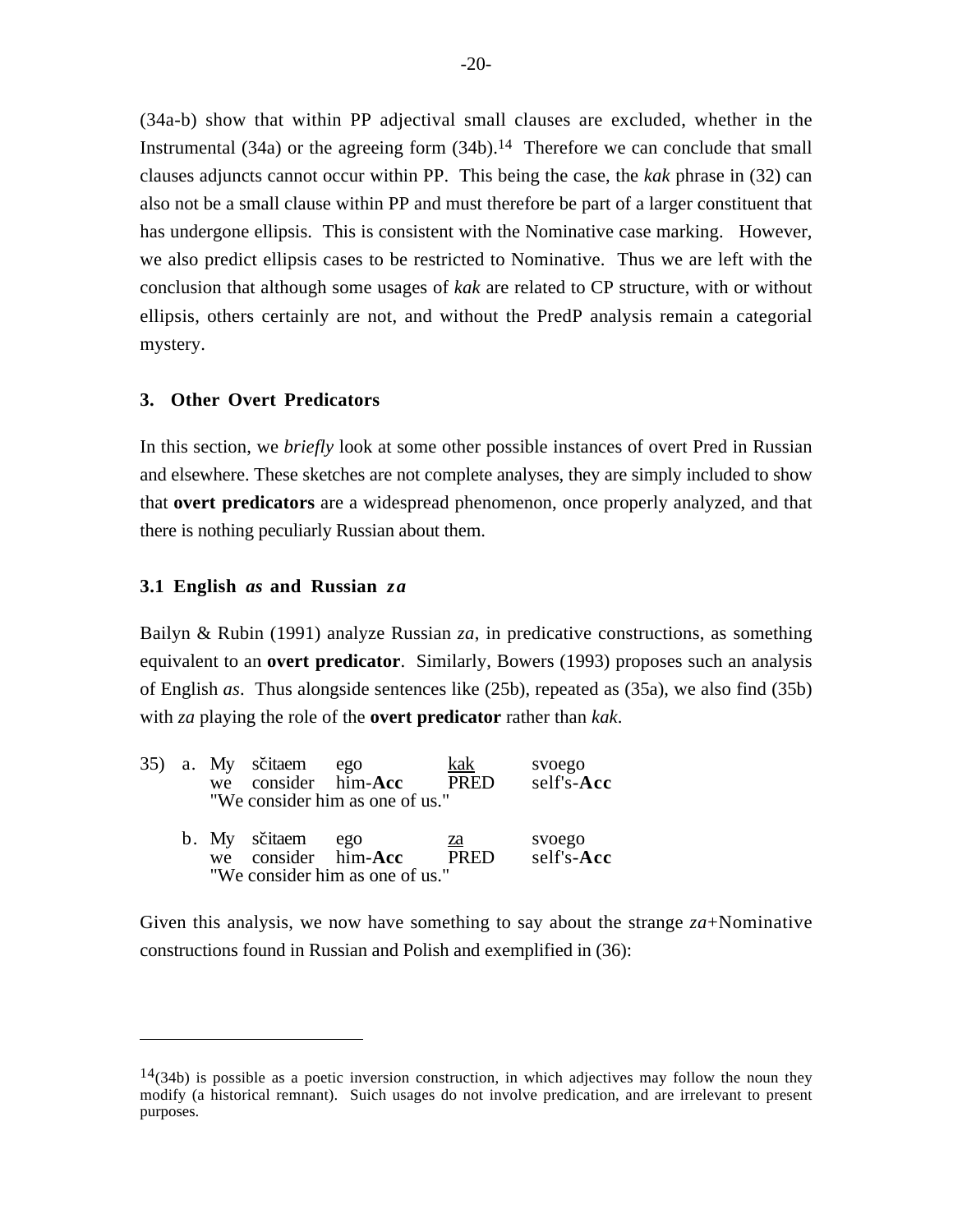36) Cto èto za pesnja? what this PRED song-NOM "What kind of song is this?"

Typically, *za* has been analyzed as a preposition. However, there are no known Slavic prepositions that take Nominative complements. Furthermore, we have seen already that a PP analysis is problematic, due to the ability to take non-NP complements. Given the case absorption generalization (24) of **overt predicators**, the Nominative case marking in (36) falls out (since the only structural case available for "sameness" effects is, in fact, Nominative. Thus the existence of constructions such as (36) provides additional evidence for **overt predicators**.15,16

#### **3.2 Russian** *v*

The Russian preposition  $\nu$  ('in', 'into', 'to') has two case patterns; it can take a Prepositional NP complement or a Accusative o\ne. However, there is one mysterious usage of  $\nu$  where the complement appears as Nominative. This is shown in (37):

37) On rešil vybrat'sja v prezidenty he decided to run to presidents-Nom "He decided to run for president."

This usage is restricted to "running for office", and is used exclusively with plural complements in the Nominative case. My claim is that this is a small clause complement selected by the verb with q unique **overt predicator** as its head. This head absorbs case, and Nominative "sameness" effects follow.17

<sup>15</sup>Needless to say, this analysis is not meant to imply that there are no cases of *za* used as a preposition. On the contrary, it is commonly used as a preposition taking both Accusative and Instrumental complements. However, those cases are restricted to NP complements, as expected, and are not predicative in meaning. The **overt predicator** analysis remains.

<sup>16</sup>Bailyn & Citko (1999) analyze Polish *za* in similar constructions as the head of Pred as well. However, Przepiórkowski (2000) argues that *za* is always an Accusative case assigner in Polish, regardless of configuration, and therefore either cannot head Pred or else represents a counter-example to (24). I assume that Polish *za* is base-generated as a Preposition (within PredP) and then raises to the head of Pred. The Instrumental feature is thus absorbed, but the lexical Accusative assigned by this particular P remains, accounting for the strict Accusative pattern. Such elements miught be termed Predicative Prepositions. I leave their exact description to future research.

 $17$ This analysis requires further research, of course, because even the antecedent is Accusative, the NP plural complement of *v* appears Nominative. So the sameness effects are somewhat limited. Still, the **overt predicator** analysis remains preferable to the PP analysis for case reasons.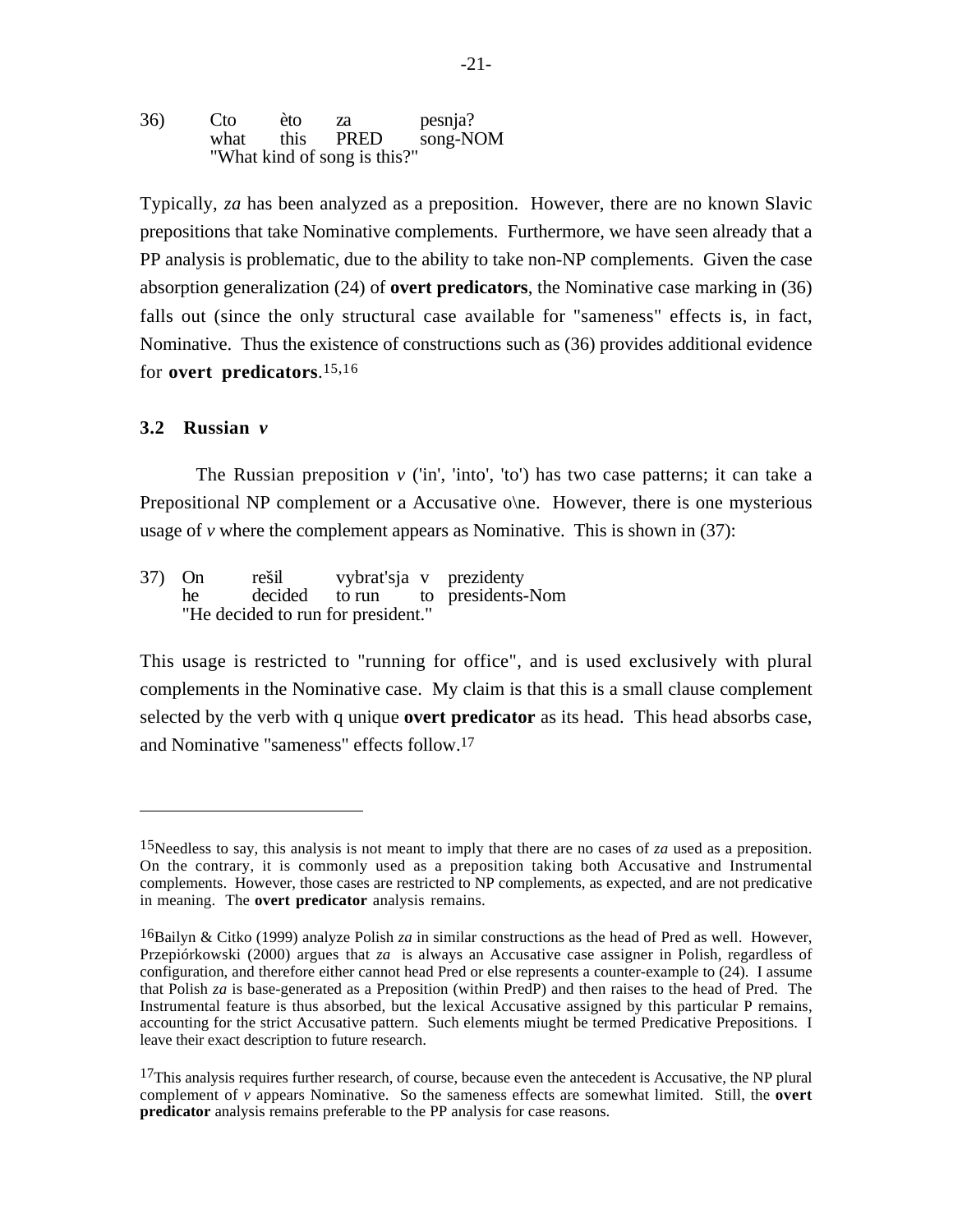### **3.3 Forms of the verb** *to b e*

There remains the important issue of predicative usages of the verb 'to be' in Russian, Polish and other languages. Bowers (2000), for example, argues on the basis of English evidence that some usages of *be* are in fact not verbs but heads of PredP, an approach that would imply another occurrence of **overt predicators**. This is consistent with the analysis of Russian double Nominative constructions as non-verbal sentences, where the only possible lexical element linking the two nominatives is the verb 'to be'. Examples are given in (38):

| 38) |             | a. Boris<br>Boris-Nom was                                              | byl                                  | muzykant.<br>musician-Nom<br>"Boris was a musician (in his very nature). | (Russian) |
|-----|-------------|------------------------------------------------------------------------|--------------------------------------|--------------------------------------------------------------------------|-----------|
|     |             | b. Jan jest glodny<br>Jan-Nom is hungry- <b>Nom</b><br>"Jan is hungry" |                                      |                                                                          | (Polish)  |
|     | $c_{\cdot}$ | Jan<br>"Jan is a student."                                             | to student.<br>Jan-Nom ? student-Nom |                                                                          | (Polish)  |

These constructions are analyzed in Bailyn (1995a) for Russian and in Bailyn & Citko (1999) for Polish as instantiating verbless structures where the 'to be' element occupies the head of (primary) PredP. In these cases, therefore, *be* serves as an **overt predicator**. These cases therefore do not involve secondary predication, and as a result have the interpretation of primary predication. The alternative Instrumental forms found in Russian and with Polish NPs do not share this meaning, and are such justified in being analyzed as small clause raising construction similar to what we have already seen, where the 'to be' element is indeed a verb taking a small clause complement. Indeed, in Švedova (1980), the predicate instrumental in such cases is described as the "Instrumental of additional characteristics". The surface and LF structures of (38b) are given in (39a-b):

39) a. Surface (spell-out) structure of (38b) *Jan jest glodny* "Jan is hungry."

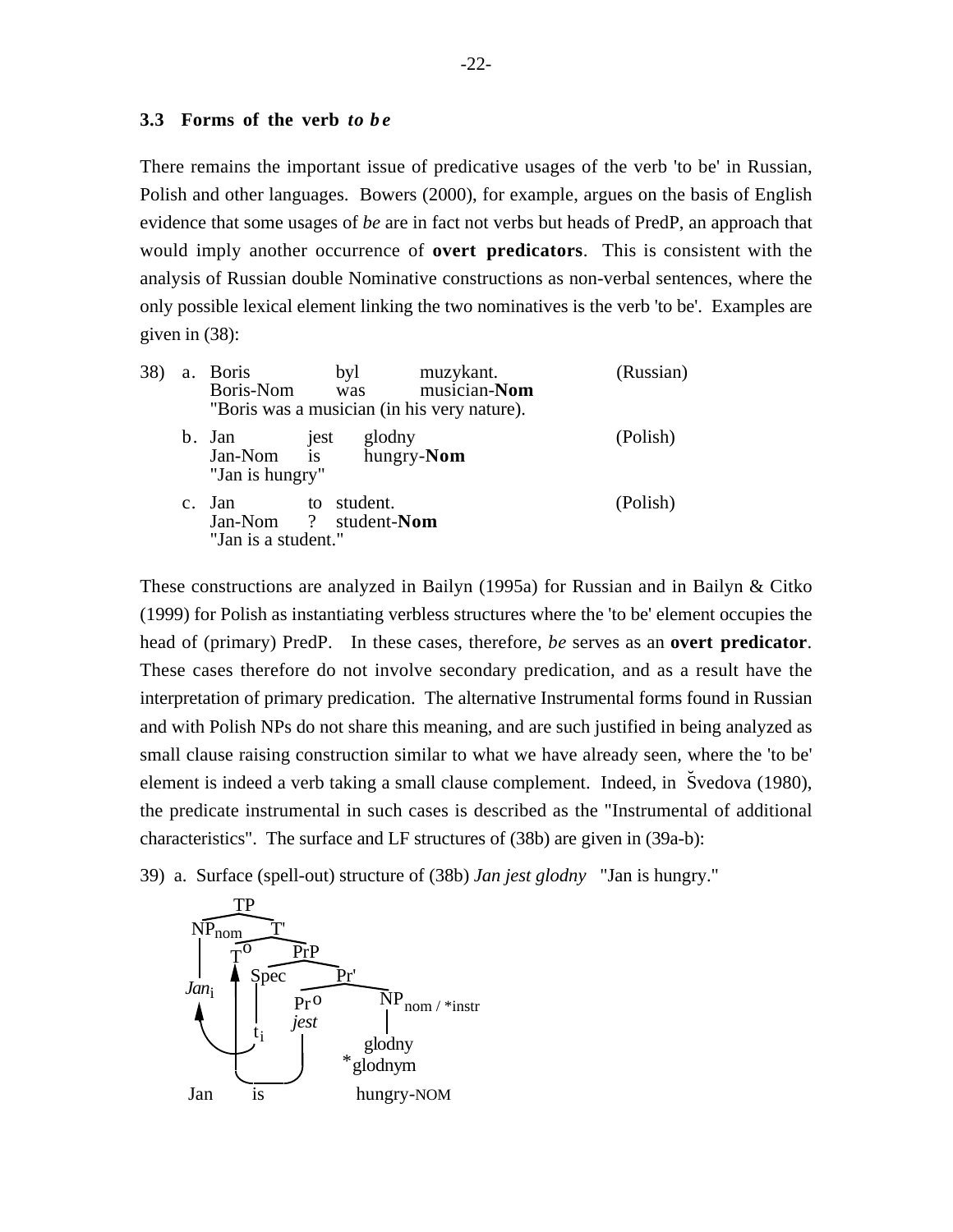(39) b. LF structure of (38b) *Jan jest glodny* "Jan is hungry."



Similarly, we now have an analysis of Polish *to* in constructions like (38c) that explains both its category, and the required double Nominative case marking as another example of "sameness of case" arising from the effect of the **overt predicator**. The primary advantage of this analysis is that it predicts all verbless sentences to show "sameness of case" effects (any Instrumental case assignment ability being absorbed by the **overt predicator**) This will then cover Russian double Nominative constructions and their equivalent in other languages, including Arabic as well as Polish *to* constructions even with NPs. The restriction on Polish *jest* construction to AP complements is a selectional restriction on the **overt predicator.** *jest* only takes AP complements. The other **overt predicator** in Polish, *to*, does not have such a restriction. *to* does not double as a verb, therefore *to* with Instrumental is impossible -- it is always an **overt predicator** so it always absorbs case. *jest* on the other hand doubles as a verb, in which case it takes a small clause PredP object whose complement appears marked Instrumental.

There remains the issue of Russian present tense double nominatives (*Ivan - student*), which have no overt form of *to be*. There are two possible approaches to this problem, similar in spirit. Both accounts assume, following Bailyn & Rubin 1991 and Bailyn 1995a, that these too are non-verbal sentences, similar in structure to (39), in which Pred is filled with the predicator *to be*, whose present tense form happens to be (morphologically) null. On one view, this is enough for (24) to remove Instrumental case checking ability from these sentences. From the point of view of (24), the null-copula can be seen as an **overt predicator**, simply one that is null on the surface. The other account relates the double Nominative to *primary* predication in particular. The argument runs as follow: Primary Pred is *always* selected by T. In verbal sentences, the verb raises overtly to Pred and covertly to Tense. Extending this to all sentences, we can assume that primary Pred must always raise to T by LF to check the tense of the predicate. After this raising occurs, Pred is filled with the features inherited by adjunction to T. Under both approaches, the head of primary Pred is filled with overt material, whose PF form happens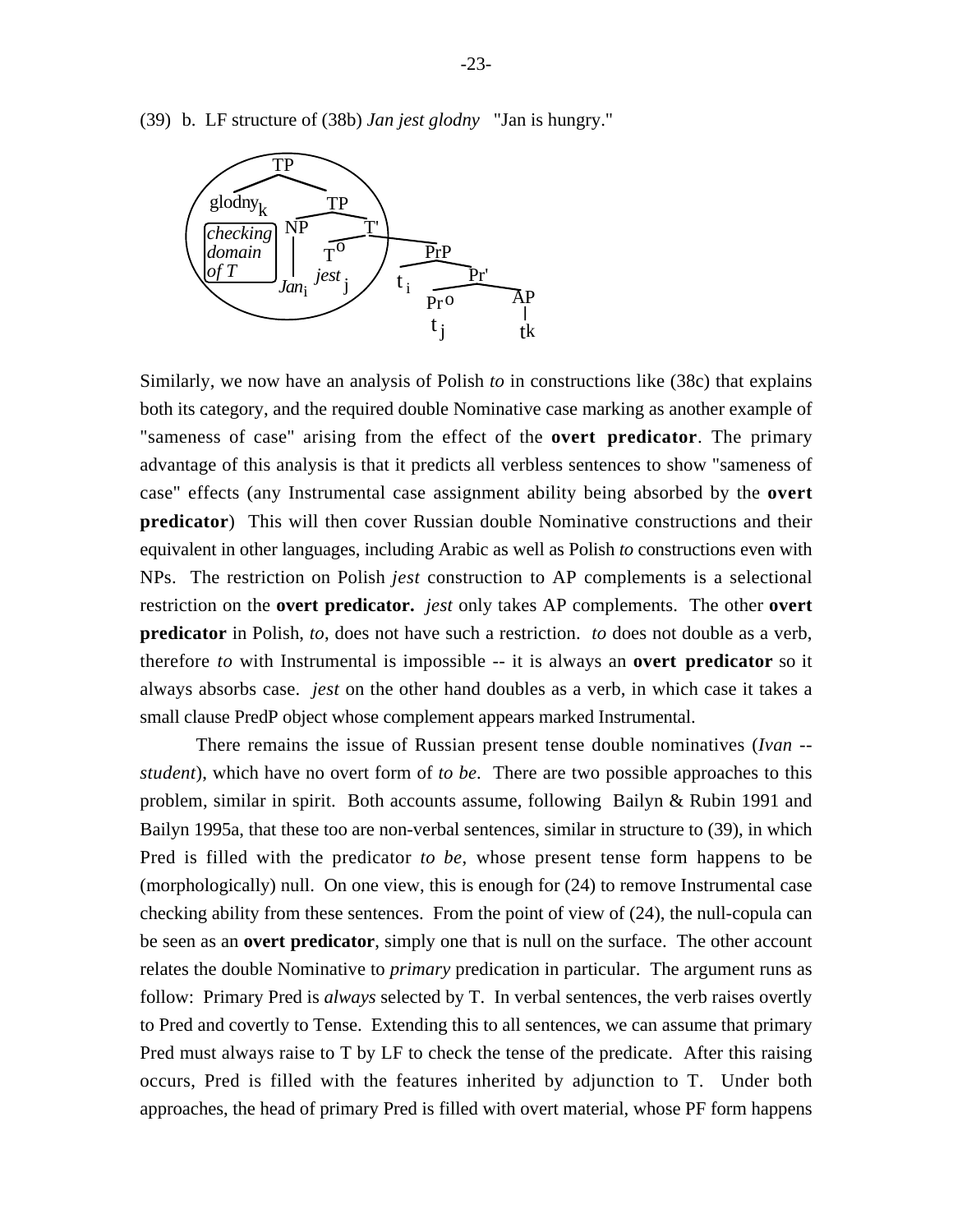to be zero. However, it is LF relevant, implying that (24) might in fact be a general interface condition -- the Instrumental feature survives (in Russian-type languages) exactly when there is neither a PF nor an LF record of the head of Pred, which will limit such cases to secondary predicates, where there is nothing at all in the head of Pred (except the strong Instrumental case features). For more discussion see Bailyn (in press).

# **3.4 Other languages**

Bowers (1997) discusses the widespread evidence of **overt predicators** in various other languages. Particles such as Norwegian *som*, German *als*, Welsh *yn*, and the Korean suffix *-kye* are other systematic realizations of Pred. More research is needed to determine the exact properties of these items, but they have also resisted coherent categorization in previous literature, an the **overt predicator** analysis should be taken very seriously for them as well.

## **4. Conclusion**

In this article, we have applied Babby's Question to Bowers (1993) PredP analysis and determined that lexical items may be instantiations of the category Pred and have uniform case absorbing qualities. The Russian element *kak* is analyzed in these terms, as is Polish *to*, some usages of the verb *to be* in various languages, and the path is cleared for better categorial understanding of mysterious predicative items in various languages. The PredP analysis in general is strengthened as is our understanding of the working of case checking on predicates. Without Leonard Babby's Question about morphological evidence, such advances would surely not be possible.

John Frederick Bailyn Department of Linguistics SUNY at Stony Brook jbailyn@notes.cc.sunysb.edu

## **References**

Babby, L. (1989) "Subjectlessness, External Subcategorization and the Projection Principle" ms., Cornell University.

Babby, L. (1994) "A Theta-Theoretic Analysis of Russian **en**" Paper given at 3rd Annual Formal Approaches to Slavic Linguistics Workshop, University of Maryland, College Park, Md.

Babby, L. and R. Brecht (1975) "The Syntax of Voice in Russian" *Language*

Bailyn, J. (1995a) *A Configurational Approach to Russian 'Free' Word Order* Doctoral Dissertation, Cornell University.